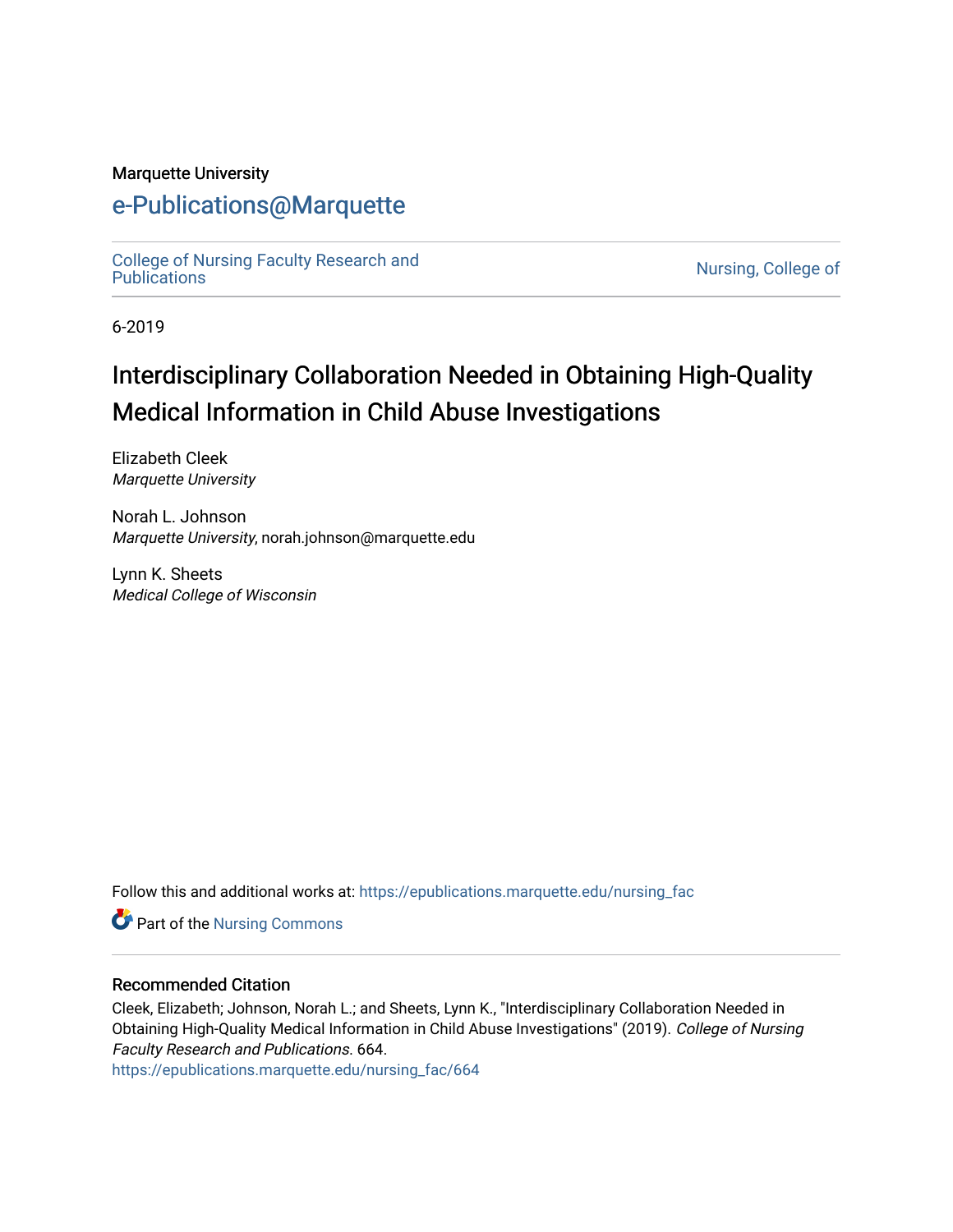**Marquette University**

# **e-Publications@Marquette**

# *Nursing Faculty Research and Publications/College of Nursing*

*This paper is NOT THE PUBLISHED VERSION;* **but the author's final, peer-reviewed manuscript.** The published version may be accessed by following the link in the citation below.

*Child Abuse & Neglect*, Vol. 92 (June 2019): 167-178. [DOI.](https://doi.org/10.1016/j.chiabu.2019.02.012) This article is © Elsevier and permission has been granted for this version to appear in [e-Publications@Marquette.](http://epublications.marquette.edu/) Elsevier does not grant permission for this article to be further copied/distributed or hosted elsewhere without the express permission from Elsevier.

# Interdisciplinary Collaboration Needed in Obtaining High-Quality Medical Information in Child Abuse Investigations

Elizabeth A. Cleek Marquette University, Milwaukee, WI Norah L. Johnson Marquette University, Milwaukee, WI Lynn K. Sheets Medical College of Wisconsin, Wauwatosa, WI

# Abstract

#### Background

Despite reporting legislation, healthcare providers (HCPs) do not always report and collaborate in cases of suspected child abuse. Recognizing this leaves children at risk, the Wisconsin Child Abuse Network (WI CAN) sought to understand barriers to mandated reporting and collaboration with child abuse investigators.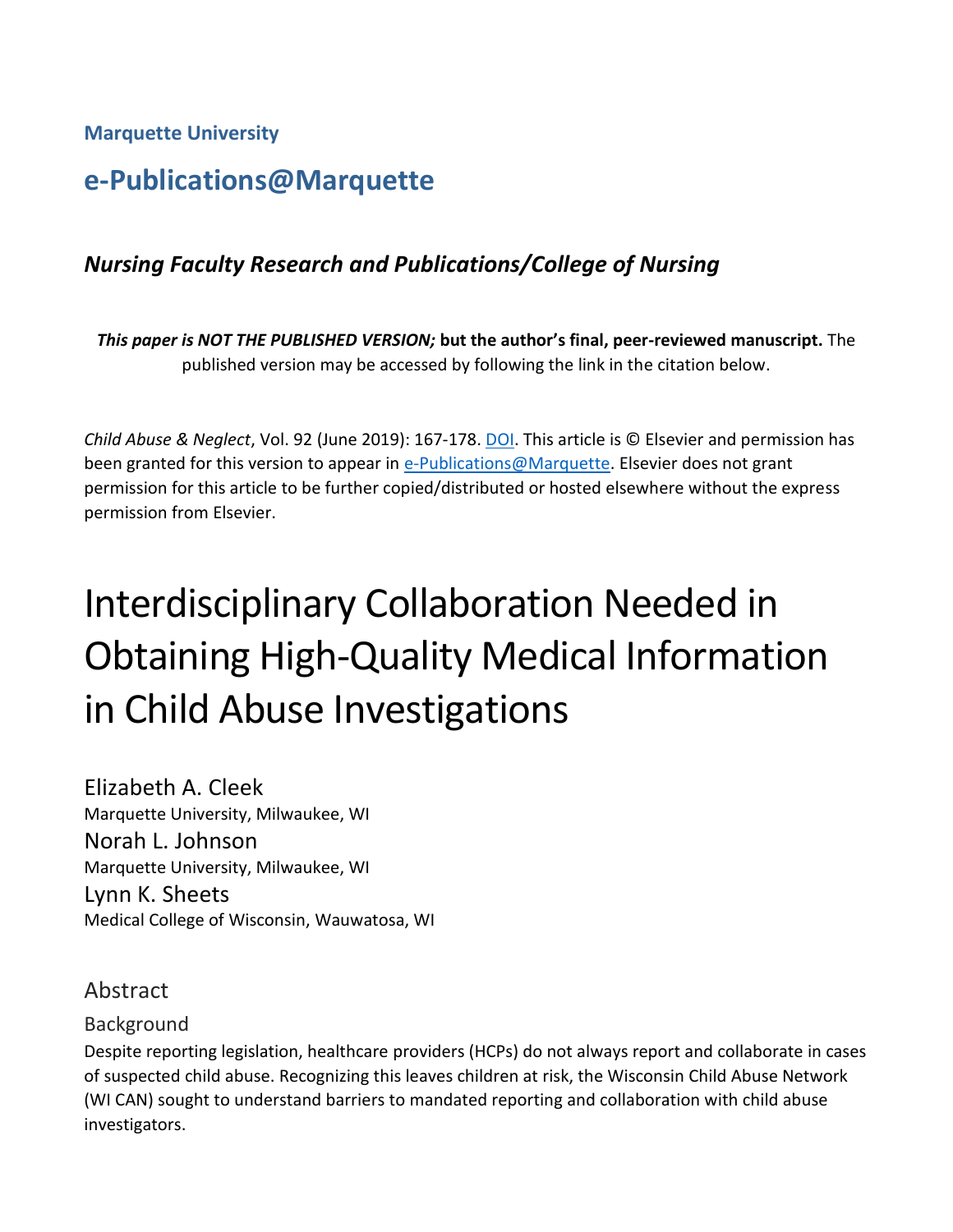# **Objective**

The purpose of the study was to investigate barriers for professionals in providing and obtaining highquality medical information in child abuse investigations.

## Participants and setting

Participants included five discipline-specific focus groups: HCPs, child protective services (CPS), law enforcement, lawyers, and judges. All professionals had been directly involved in Wisconsin child abuse cases.

## Methods

This qualitative study consisted of discipline-specific focus groups, directed by open-ended interview questions. Data analysis was completed through the narrative inquiry methodology.

## Results

Barriers to providing and obtaining high-quality medical information in child abuse investigations were both discipline-specific and universal amongst all groups. Discipline-specific barriers included: HCPs' discomfort with uncertainty; CPS' perception of disrespect and mistrust by HCPs; law enforcement's concerns with HCPs' overstepping professional boundaries; lawyers' concern of HCPs' discomfort with court proceedings; and judges' perception of a lack of understanding between all disciplines. Universal barriers included: value of high-quality medical information in child abuse investigations, burden of time and money; unequal resources between counties; a need for protocols, and a need for interdisciplinary collaboration.

# Conclusion

Findings from this study suggest several ways to address identified barriers. Possible interventions include equalizing resources between urban and rural counties (specifically financial resources and access to child abuse experts); protocolizing reporting and investigations; and, increasing interprofessional education.

# Keywords

Child abuse, Investigation, Mandated reporting, Collaboration

# 1. Introduction

As mandated reporters of suspected child abuse (Child Abuse Prevention and Treatment Act of 2010, 2010, Child Abuse Prevention and Treatment Act of 2010, 2010), healthcare providers (HCPs) play an important role in stopping child abuse by detecting injuries, reporting suspected child maltreatment to authorities and ensuring that police and child protective service (CPS) investigators understand the basis for concern. In the United States, each state requires specific professionals to report suspected abuse. Wisconsin State Legislature (2018) 48.981(2) mandates that HCPs, among other professionals, report any reasonable suspicion of child maltreatment to CPS and/or law enforcement. Despite this law, Wisconsin screens in and substantiates child abuse and neglect at a lower rate than the national average. Wisconsin Department of Child and Family Services (2017) reported that the state's Department of Child and Family Services in 2016 received 78,382 referrals, of which 27,263 (34.8%) were screened in and 4769 (12.5%) cases were substantiated. While there are likely several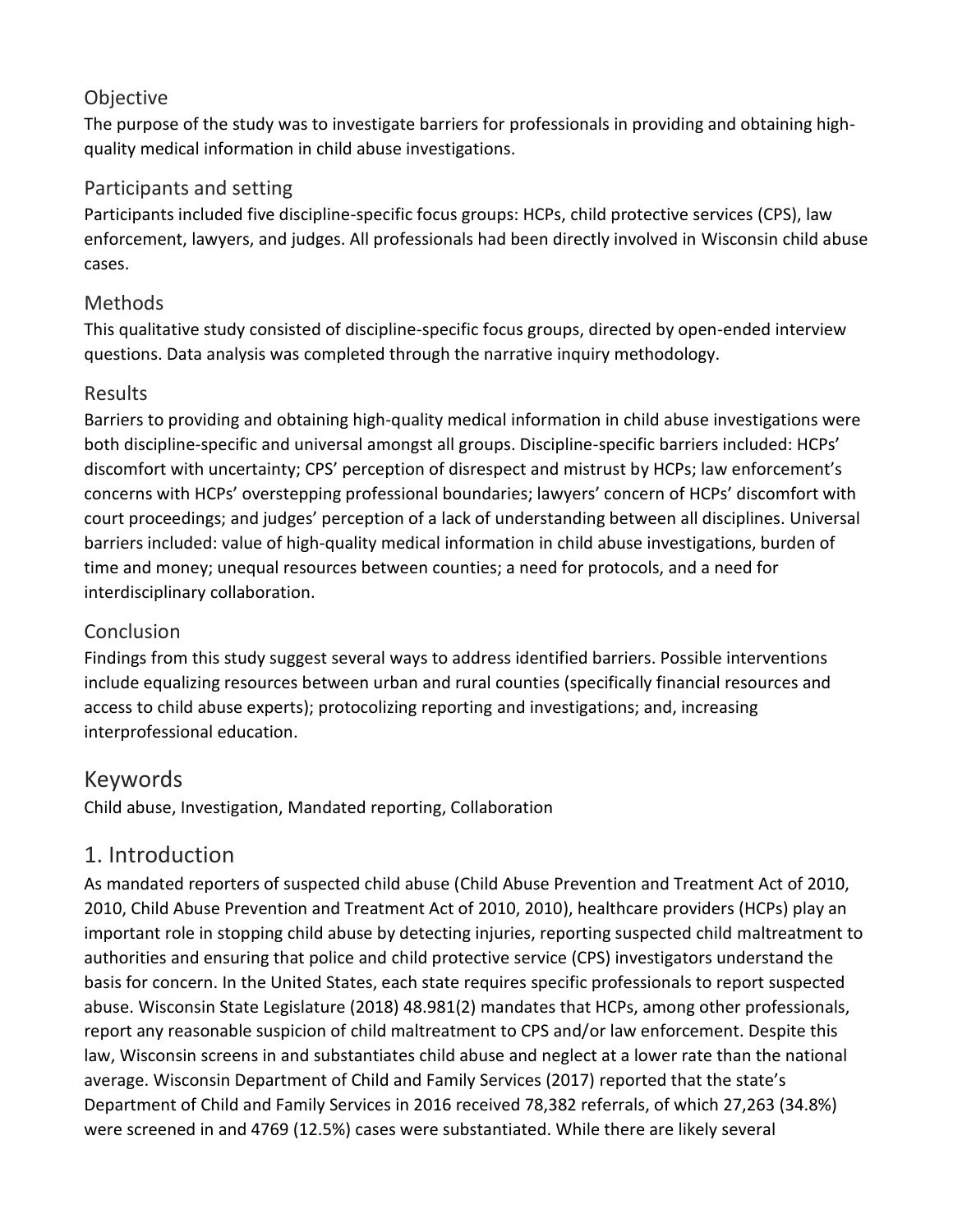contributing factors, Wisconsin's lower rates may reflect HCPs' hesitancy in reporting and ineffective collaboration between HCPs and those who investigate and prosecute suspected abuse (CPS, law enforcement, lawyers, and judges).

When healthcare providers (HCPs) report suspected abuse, other disciplines become involved if the case is screened in for investigation. Effective investigations require collaboration from a diverse interdisciplinary team, including HCPs, child protective services (CPS), law enforcement, and often legal professionals (Wisconsin Department of Child & Family Services, 2018). Each discipline in this process provides a unique and crucial role to child abuse investigation. To protect victimized children, it is essential that each discipline understands the diverse roles in the process of reporting and investigating suspected abuse. In addition to understanding each discipline's role, child abuse professionals must understand how to interact with each other to create a cohesive and effective team when investigating cases of suspected child abuse.

Recognizing the need to increase communication and collaboration across disciplines, Wisconsin child abuse experts created the Wisconsin Child Abuse Network (WI CAN) public-private partnership in 2009. With a vison of "partnering to protect children," Wisconsin Child Abuse Network (2018) goal is to increase the use of medical expertise in child abuse investigations with the purpose of improving the accuracy of investigations and the safety of Wisconsin's children and families. An initial step in meeting this goal was to conduct focus groups, hereafter referred to as "the WI CAN Project." The purpose of this project was to better understand the various disciplines' perspectives on access to high-quality medical information in child abuse cases and to identify strategies to improve collaboration.

# 2. Methodology

The WI CAN Project was a qualitative focus group study, including professionals from five disciplines: HCPs, CPS, law enforcement, lawyers (prosecuting attorneys) and judges. All participants were currently or previously engaged in identifying, reporting, or investigating Wisconsin suspected child abuse and neglect cases. The study methodology, and subsequent findings, were reported incorporating the Consolidated Criteria for Reporting Qualitative Research (COREQ) Checklist, developed to facilitate explicit and comprehensive reporting of qualitative studies (Tong, Sainsbury, & Craig, 2007).

# 2.1. Study participants and recruitment

Five discipline-specific focus groups participated: HCPs (n = 9), CPS (n = 7), law enforcement (n = 10), lawyers (n = 8), and judges (n = 7). Study participants were recruited by WI CAN personnel through multiple methods. Healthcare providers and judges were invited to attend their respective focus groups during lunch hours at larger, relevant professional meetings. Child protective services, law enforcement, and lawyers were recruited via email and in-person to attend focus groups for this study. Email solicitations were sent by members of the WI CAN team who had professional networks of potential participants. Some solicitations were in-person as well. For example, the social workers on the leadership team contacted CPS workers who might be willing to participate. Those CPS workers also were invited to extend the invitation to others. Given the multiple methods for study recruitment, it is unknown exactly how many participants were initially approached to reach the final sample size of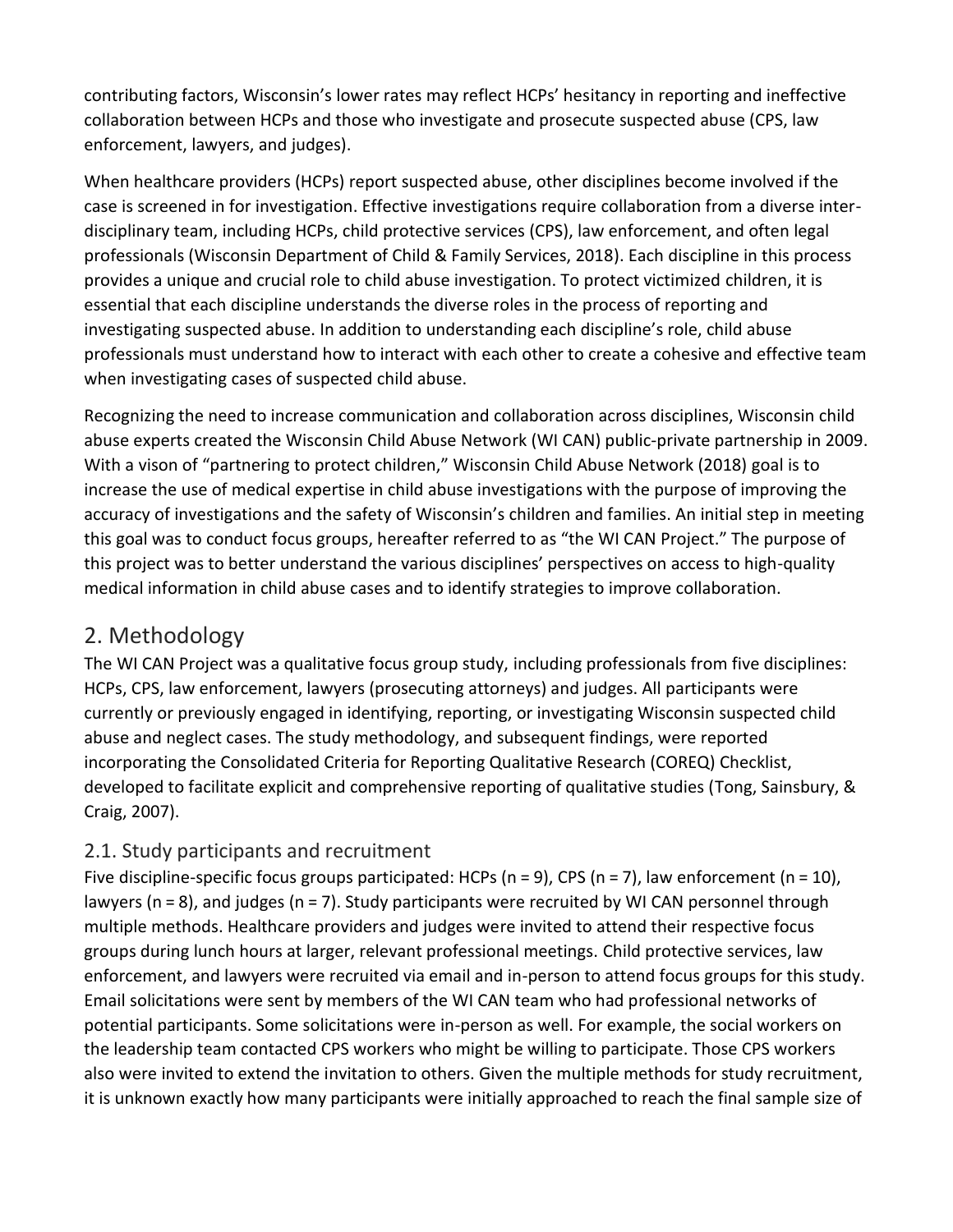41 professionals. Inclusion criteria required that each participant practiced in Wisconsin and had been involved in cases of suspected child abuse.

Two members of the WI CAN leadership team were also co-investigators of the focus group research. Some participants were known to researchers. LK Sheets attended the medical focus group to answer WI CAN questions. Additionally, some participants self-disclosed to the researchers after completion of the focus groups. Other WI CAN personnel, who were not researchers, attended focus groups to answer questions posed about WI CAN. The WI CAN personnel were introduced at the beginning of each focus group. It is possible that focus group participants recognized the names of WI CAN personnel, but otherwise the WI CAN personnel did not know the focus group participants. All participant responses in the transcripts/summaries were de-identified.

#### **2.1.1. Demographic characteristics**

Participants included 41 professionals across the five focus groups. Except for lawyers, most participants in each focus group were female [n = 29 (70.7%)]. Healthcare providers, (n = 8 female, 1 male), represented the roles of nurse practitioner/physician assistant (n = 4) and pediatric or family practice physician (n = 5), all of whom worked within primary care settings. CPS included seven participants (n = 6 female and 1 male), all of whom were social workers. Ten law enforcement (police officers) participated (n = 8 female and 2 male). Eight lawyers (prosecuting attorneys) attended (n = 3 female and 5 male) and seven judges participated (n = 4 female and 3 male). Wisconsin is a state comprised of 72 counties, with the urban counties primarily located in southern Wisconsin and rural counties in northern Wisconsin. The state's two pediatric trauma centers and several child abuse pediatricians reside within two of these urban counties. Each focus group including a roughly equal number of professionals from both urban and rural counties. Maintaining anonymity of participants, even between the five focus groups, was a concern. Therefore, specific demographic characteristics that could expose the individual identity of participants were intentionally omitted (e.g. age range, range of years worked, and race/ethnicity) to protect anonymity of the participants.

#### **2.1.2. Study procedures**

Five discipline-specific focus groups, lasting approximately 90 min each, were facilitated by the same trained professional contracted from the University of Wisconsin Survey Center (UWSC). Along with the facilitator, a WI CAN professional attended each group to answer WI CAN-specific questions, such as program goals and group composition. Otherwise, WI CAN professionals did not participate or engage in discussions. Interview guides, using open-ended questions, were developed jointly by WI CAN and UWSC (Table 1). Study questions were implemented with the first focus group and remained consistent throughout the study.

Table 1. WI CAN Interview question guidelines.

| <b>Interview questions: HCPs</b>                                                                          |  |  |
|-----------------------------------------------------------------------------------------------------------|--|--|
| 1. Child maltreatment is very common and will affect at least 10-25% of all children. Medical             |  |  |
| providers can provide valuable information and direction when there are suspicions of                     |  |  |
| child physical or sexual abuse.                                                                           |  |  |
| How comfortable do you feel in evaluating children in your practice setting for child abuse?<br>$\bullet$ |  |  |
| When do you feel more or less comfortable?                                                                |  |  |
| How comfortable do you think other health care providers feel?                                            |  |  |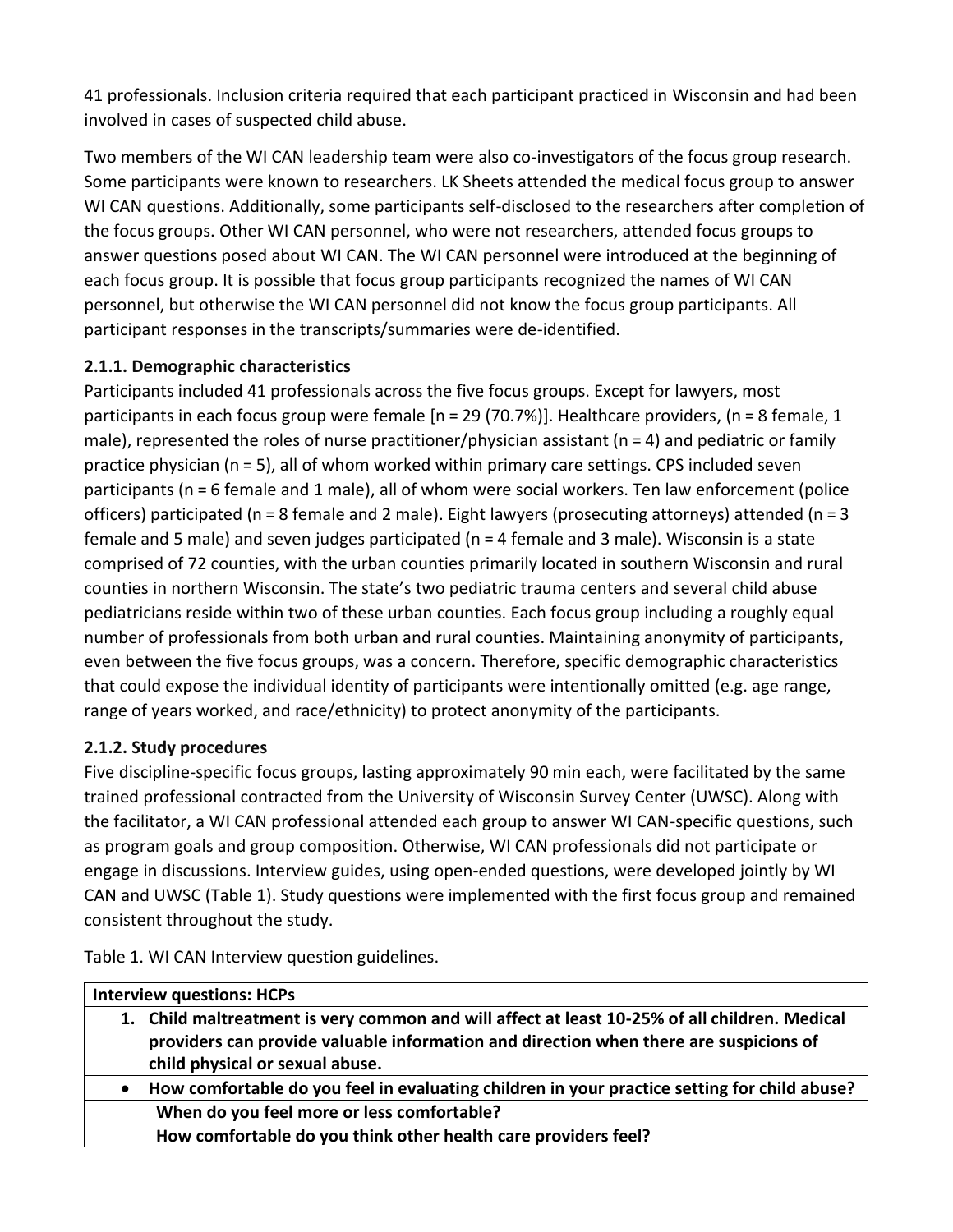|           | What are your concerns when confronted with a possible child abuse case?                      |  |  |
|-----------|-----------------------------------------------------------------------------------------------|--|--|
|           | Where do you turn when you need additional information or expertise? (on line, books,         |  |  |
|           | papers, state expert, national expert)                                                        |  |  |
|           | Are you concerned about having access to those with more expertise?                           |  |  |
|           | Are you concerned about how police or child welfare conduct investigations or make            |  |  |
|           | safety decisions?                                                                             |  |  |
| $\bullet$ | What other types of resources would be helpful in identifying these cases?                    |  |  |
|           | Do you have access to these resources?                                                        |  |  |
| $\bullet$ | A child abuse pediatrician is a new sub-specialty that focuses on identifying child abuse.    |  |  |
|           | How might support from a child abuse pediatrician be useful to you?                           |  |  |
| $\bullet$ | What happens when you speak to Child Protective Service staff or police about a suspected     |  |  |
|           | child abuse case?                                                                             |  |  |
|           | How is the communication between you and the CPS?                                             |  |  |
|           | What about with the police?                                                                   |  |  |
|           | What would help you work with investigators better?                                           |  |  |
| $\bullet$ | What areas of additional training or education would you find useful?                         |  |  |
| $\bullet$ | If you had access to Wisconsin child abuse pediatric opinions and trainings, would you find   |  |  |
|           | this useful? We are thinking about expanding web-based education and an interactive           |  |  |
|           | venue (peer review) to help with cases. What would you want this to include? What special     |  |  |
|           | considerations should we take into account as we develop this resource?                       |  |  |
|           | 2. There are several groups of professionals that work to reduce child abuse, including Child |  |  |
|           | Protective Services, Law Enforcement and of course Health Professionals. How well do you      |  |  |
|           | feel like you understand each of these groups' roles?                                         |  |  |
| $\bullet$ | What would make these groups more helpful?                                                    |  |  |
| $\bullet$ | What should each of these groups be doing differently?                                        |  |  |
| $\bullet$ | What goes well when you interact with police or child welfare                                 |  |  |
| $\bullet$ | What does not go well?                                                                        |  |  |
| $\bullet$ | Do you have suggestions about what could improve interactions with these investigators?       |  |  |
| 3.        | Now let's talk about how these groups work together,                                          |  |  |
|           | What would improve how these groups work together?                                            |  |  |
| 4.        | What advice would you give us to help build a statewide network or coalition?                 |  |  |
|           | What problems might we face?                                                                  |  |  |
| $\bullet$ | What would help investigators and providers to work together effectively?                     |  |  |
| $\bullet$ | Do you have suggestions on what types of services and resources provided by the network       |  |  |
|           | would be helpful to you?                                                                      |  |  |
| 5.        | Those are all of our questions for today. Are there any issues we did not touch on?           |  |  |
|           | Interview questions: CPS, law Enforcement, attorneys and judges:                              |  |  |
|           | 6. Many types of professionals work to investigate and assess when there are child abuse      |  |  |
|           | concerns including law enforcement and child protective services. Often, but not always,      |  |  |
|           | medical information is part of the investigation or assessment                                |  |  |
|           | What medical expertise is available to you?                                                   |  |  |
|           | What are your needs in terms of having access to medical expertise?                           |  |  |
| $\bullet$ | What barriers do you encounter in obtaining medical input?                                    |  |  |
|           | What are some other kinds of barriers you encounter?                                          |  |  |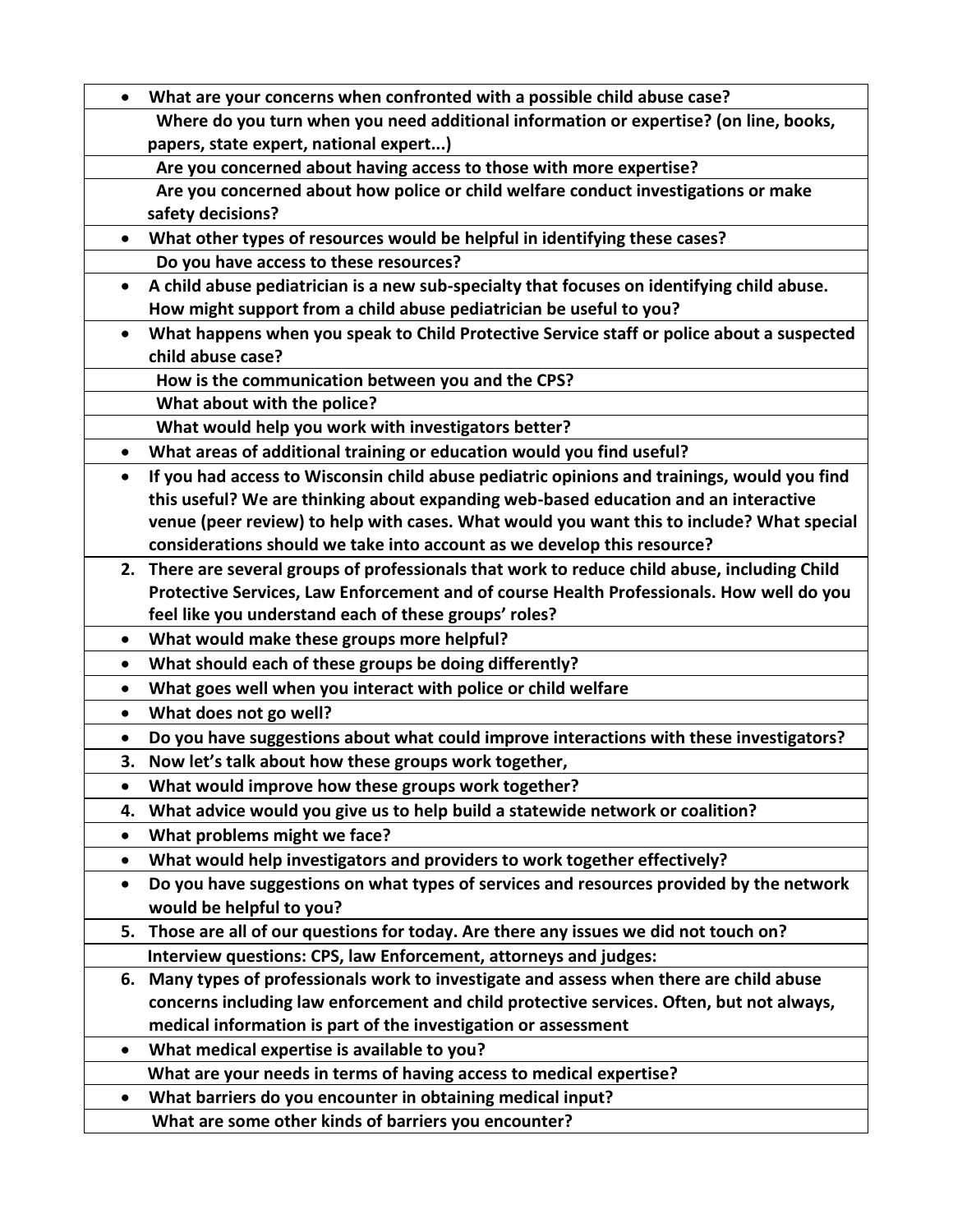| $\bullet$ | How valuable do you find medical input in your work investigating cases?                                                  |
|-----------|---------------------------------------------------------------------------------------------------------------------------|
|           | Does it differ by type of case? How?                                                                                      |
| $\bullet$ | How do you use medical information?                                                                                       |
| $\bullet$ | When you speak to medical providers, how clear is the information they give you?                                          |
|           | How well do you think you understand each other?                                                                          |
|           | What could be done to improve communication?                                                                              |
| $\bullet$ | What about times when you can't get the medical input you need? What happens then?                                        |
|           | Has there been an impact on the legal side of a case such as on the prosecution of a case or<br>on the safety of a child? |
| $\bullet$ | WI CAN is a network of child abuse professionals that will provide access for you to medical                              |
|           | experts and educational talks- What do they need to do to be useful to you in your work?                                  |
|           | What would you want from the network?                                                                                     |
| $\bullet$ | If health care providers had access to Wisconsin child abuse pediatric opinions and                                       |
|           | trainings, do you think this would improve the quality of the information they provide to                                 |
|           | you in reporting suspected child abuse cases? We are thinking about expanding web-based                                   |
|           | education and an interactive venue (peer review) to help with cases. What specific areas to                               |
|           | health professionals need to improve that could benefit from more training? What special                                  |
|           | considerations should we take into account as we develop this resource?                                                   |
|           | 7. There are several groups of professionals that work to reduce child abuse, including Health                            |
|           | Professionals, Law Enforcement and of course Child Protective Services. How well do you                                   |
|           | feel like you understand each of these groups' roles?                                                                     |
| $\bullet$ | What would make these groups more helpful?                                                                                |
| $\bullet$ | What should each of these groups be doing differently?                                                                    |
| $\bullet$ | What goes well when you interact with police or health professionals?                                                     |
| $\bullet$ | What does not go well?                                                                                                    |
| $\bullet$ | Do you have suggestions about what could improve interactions with these groups?                                          |
| 8.        | What advice would you give us to help build a statewide network or coalition?                                             |
| $\bullet$ | What problems might we face?                                                                                              |
| $\bullet$ | What would help investigators and providers to work together effectively?                                                 |
| $\bullet$ | Do you have suggestions on what types of services and resources provided by the network                                   |
|           | would be helpful to you?                                                                                                  |
|           |                                                                                                                           |

# 2.2. Study ethics

#### **2.2.1. Funding**

Initial funding for the study was provided by Children's Hospital of Wisconsin (CHW) and American Family Children's Hospital. These dollars funded the initial focus groups for HCPs, CPS, and law enforcement. Subsequent funding from the Wisconsin Department of Justice funded focus groups for prosecuting lawyers and judges. The work of the first author was supported by the National Center for Advancing Translational Sciences, National Institutes of Health, through Grant Numbers UL1TR001436 and TL1TR001437. Its contents are solely the responsibility of the authors and do not necessarily represent the official views of the NIH.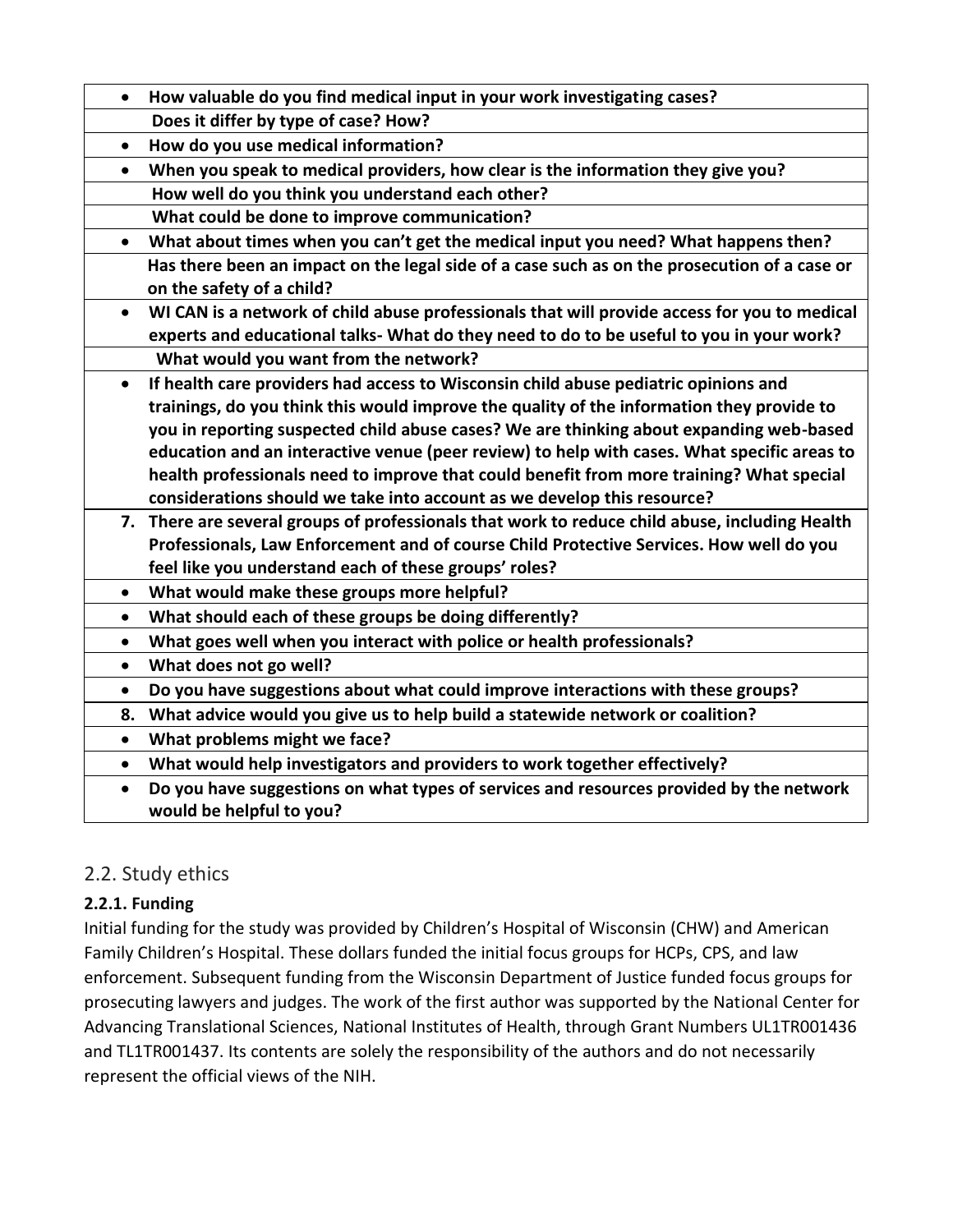#### **2.2.2. Incentives**

Each focus group occurred over a noon hour and all participants received box lunches. Those traveling specifically for the focus group (CPS, law enforcement, and attorneys) were reimbursed for their mileage. Additionally, at the recommendation of the UWSC, HCPs were each given a \$100 honorarium to increase willingness to participate as the HCPs were missing a conference networking luncheon to attend the focus group.

## **2.2.3. Protection of human subjects**

CHW's Internal Review Board (IRB) approved the WI CAN Project focus groups. The analysis of the completed (transcribed and de-identified) transcripts was deemed exempt by Marquette University's IRB. CHW confirmed they were no longer engaged for the data analysis and additional IRB approval was not needed by CHW.

# 2.3. Data

# **2.3.1. Data collection**

All data intake was coordinated through one facilitator at UWSC. Each focus group was recorded using a digital audio file and transcribed verbatim. UWSC then provided the completed transcripts, and a written summary and brief analysis of each session to the PI of the initial study. While LK Sheets participated in both the focus group data collection and analysis, the other two investigators did not participate in the initial focus groups. Thus, an additional IRB approval was obtained for data analysis to include these two researchers in the study.

## **2.3.2. Data analysis**

The framework for qualitative analysis was the narrative inquiry methodology. Narrative inquiry engages in understanding individual's experiences and the meaning behind these experiences. Significantly, individual's experiences are given particular meaning within larger societal context (Clandinin, Cave, & Berendonk, 2017). While participants share their individual narratives, each person's narrative is particularly meaningful given his/her relationships within societal, cultural, and institutional narratives (Clandinin et al., 2017). Additionally, researchers using narrative inquiry recognize and reflect that their own narratives reflect their experiences as researchers and the meaning given to data within narrative inquiry (Caine, Estefan, & Clandinin, 2013).

Two investigators reviewed each transcript separately, identifying and analyzing themes in the data. Additionally, QSR International's NVivo 12 Pro Software (2012) was used for qualitative data analysis. The software was used for quantifying word frequencies and for identification and organization of themes. Initial analysis was done separately by each investigator. Subsequently, all three investigators met to discuss themes until consensus was reached.

# 3. Results

The five focus group transcripts were analyzed to identify themes for barriers in reporting and obtaining high-quality medical information in investigations of child abuse. Both discipline-specific and universal themes were identified.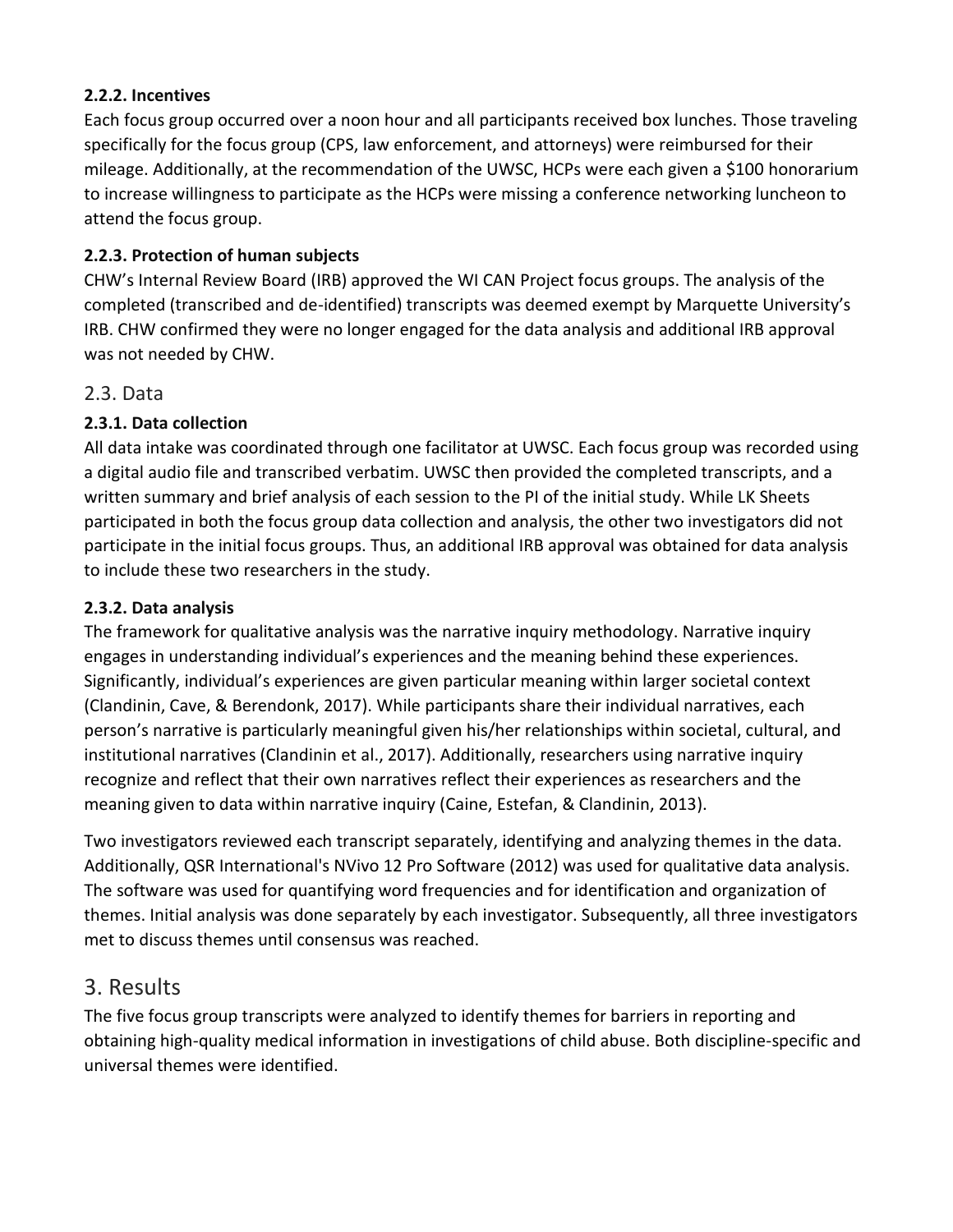## 3.1. Barriers, discipline specific

#### **3.1.1. HCPs: uncertainty**

HCPs spoke of three areas of pervasive uncertainty in the process: (1) identifying child abuse, (2) reporting suspected abuse, and (3) outcomes for the child and family. In identifying child abuse, one HCP stated directly, "I don't feel terribly comfortable identifying it…more subtle cases are very challenging."

The second area of uncertainty is related to the reporting process. One HCP explained: "we don't know the criteria, so it does get hard if it's this then maybe this you should be doing but there is no flow sheet or criteria." Another HCP expressed uncertainty in the steps of reporting: "I don't even know how to go about doing it; besides you have to contact someone but, in our institution, I can't even tell you what the policy and procedure is."

A third area of HCPs uncertainty pertains to not knowing the outcomes for the child and family. "Sometimes you just think does the parent need help or does the parent need to be turned in and then what? Is there something in between that will help the family out?" Furthermore, one HCP voiced frustration due to uncertainty in outcomes when HCPs do report, "When I've reported those things sometimes to CPS nothing really ever happens so I'm not really sure if I should keep reporting some of that or if I should just wait until something more obvious happens." Another HCP stated that "When I call, I haven't had any feedback at all, so you kind of wonder why are you doing this?" For HCPs, uncertainty is pervasive in the process of identifying and reporting concerns of abuse. HCPs commonly receive little if any feedback when they report. Therefore, the concerns of uncertainty are not alleviated as HCPs often do not know the outcomes of their reporting.

#### **3.1.2. CPS: lack of respect and trust from other professions**

For many CPS personnel, disrespect and mistrust were evident in HCPs' actions. CPS participants voiced their perception of being disrespected: "There's not much lower than social services in the medical field." For CPS this disrespect and mistrust was evident in witnessing that HCPs preferred to speak directly with law enforcement, even in the presence of CPS: "I feel like I'm back in the women's right movement kind of thing where it's like I'm just standing here behind the big bad man [law enforcement]." Additionally, CPS felt that HCPs, particularly child abuse pediatricians, would interfere with the role of CPS:

can you let us do our job and pull it all together with law enforcement, and everything else? When they step over your head two levels just to make their point; I realize they are child advocates and they care about kids, but damn-it, so do we, you know, we really do.

One CPS social worker verbalized that HCPs need to address their own responsibilities and trust that CPS will fulfill their own responsibilities, "They [HCPs] focus more on the case planning on what human services needs to do than what the medical findings are." For CPS, when HCPs bypass or second-guess CPS decision making, HCPs demonstrate that they don't trust or respect the role of CPS.

#### **3.1.3. Law enforcement: HCPs overstepping boundaries**

Law enforcement discussed at length the ramifications when HCPs encroach on the role of the police. They voiced concerns when HCPs would interview parents to investigate histories and identify suspicions of child abuse: "…where doctors start to delve into the who, what, where, when and why's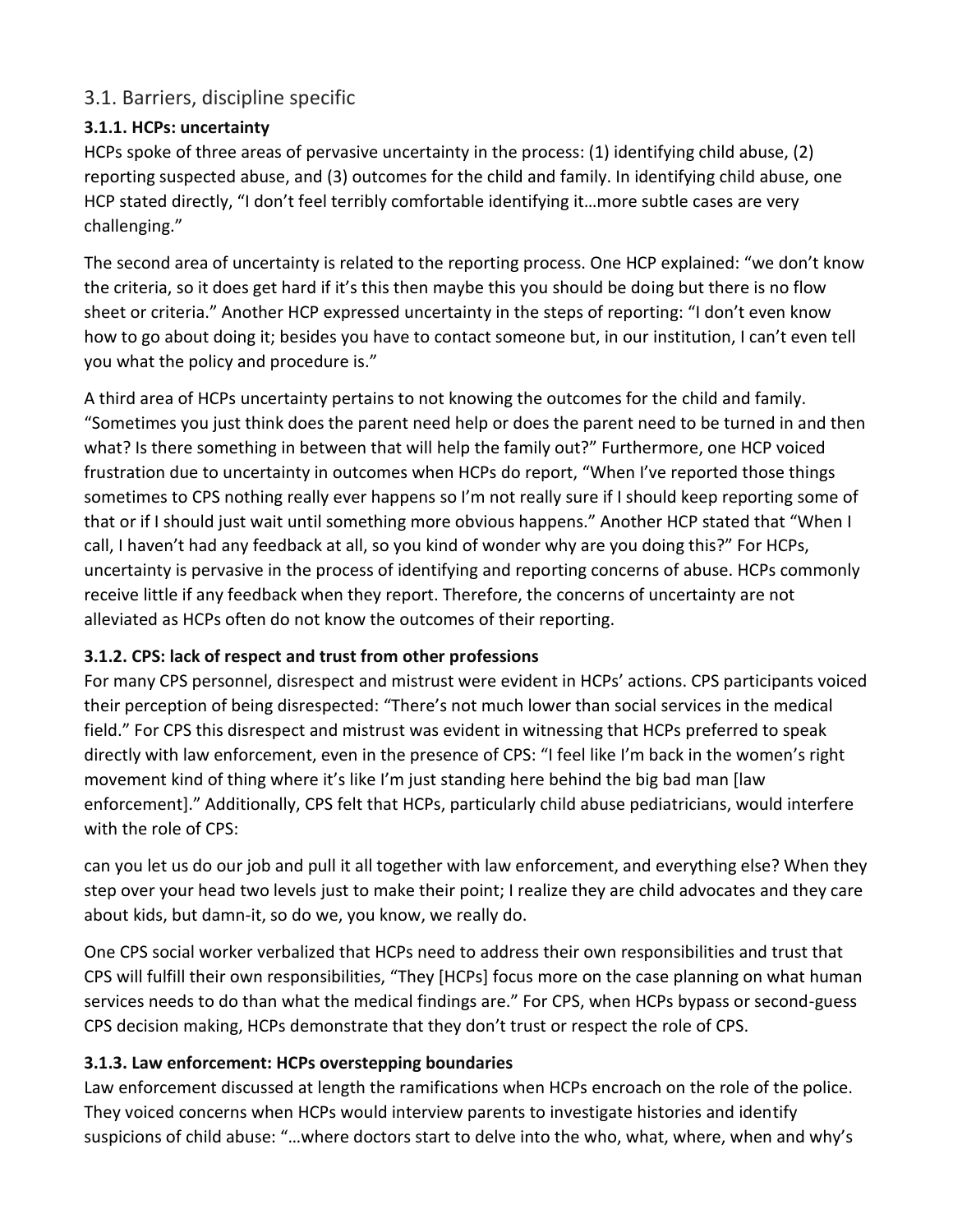more so than just what they need to know, in my opinion, it gets into the prosecuting end." One law enforcement participant explained, "I don't ever question their medical opinion, but they need to not question our investigative tracking and what we're doing." Law enforcement verbalized that legal cases have been impeded due to HCPs overstepping their roles:

sometimes all you have to go on is a confession and the doctor has turned them so poorly against everyone involved it's dead in the water sometimes. And there's a misunderstanding of roles or sometimes due to enthusiasm I think of going over that role, that boundary.

HCPs can impede legal investigations by overstepping their roles into those of law enforcement. Law enforcement's statements clarify their frustration when HCPs infringe on the responsibilities of law enforcement, instead of focusing on the responsibilities of HCPs in identifying and reporting suspected abuse.

#### **3.1.4. Attorneys: HCPs' hesitancy to cooperate with court**

Attorneys reflected that it is unusual for HCPs and attorneys to work together; thus, each profession has limited knowledge about how the other profession practices. This requires a willingness of both HCPs and attorneys to collaborate:

We—sometimes, work collaboratively and cooperatively, but for the most part, we're our own institutions, we're our own entities, we don't really have the ability to, you know, make any calls about how things work. It's all just based on sort of the largess and willingness on one side or the other.

Moreover, the relationships between HCPs and attorneys is one-sided, "we absolutely need them to do our job and they don't need us. I mean, they've done their thing with this patient. They've treated them and moved on, and they don't need us." While some HCPs cooperate and participate in legal investigations willingly, others do not and "If doctors and hospitals want to make it difficult, they can definitely do that." Prosecutors depend upon the willingness of HCPs to assist in child abuse investigations. However, some HCPs feel they've completed their responsibility by reporting suspected abuse, which can limit an attorney's ability to do his/her job effectively

#### **3.1.5. Judges: lack of understanding of other's roles**

Uniquely, judges verbalized a lack of communication and understanding amongst all professions, not just by HCPs. Disciplines also blamed each other for lack of work effort. For example, one judge shared:

I don't want to say adversarial, but it's almost like they [HCPs, CPS, law enforcement]'re all saying, 'Well, they're not doing enough. So, whatever it is that the others are doing, it's not enough. But, you know, they're doing more – they're doing all that they can do, but their perception is that the others are not doing what they need to do.

Judges also identify that other professions do not seem to fully understand the purpose and scope of judges in child abuse investigations:

I don't think that they [HCPs, CPS, law enforcement] have this same grasp of what it is legally that we're looking for, and so we wind up with more of a shotgun approach, giving us information that may or may not be relevant to the issues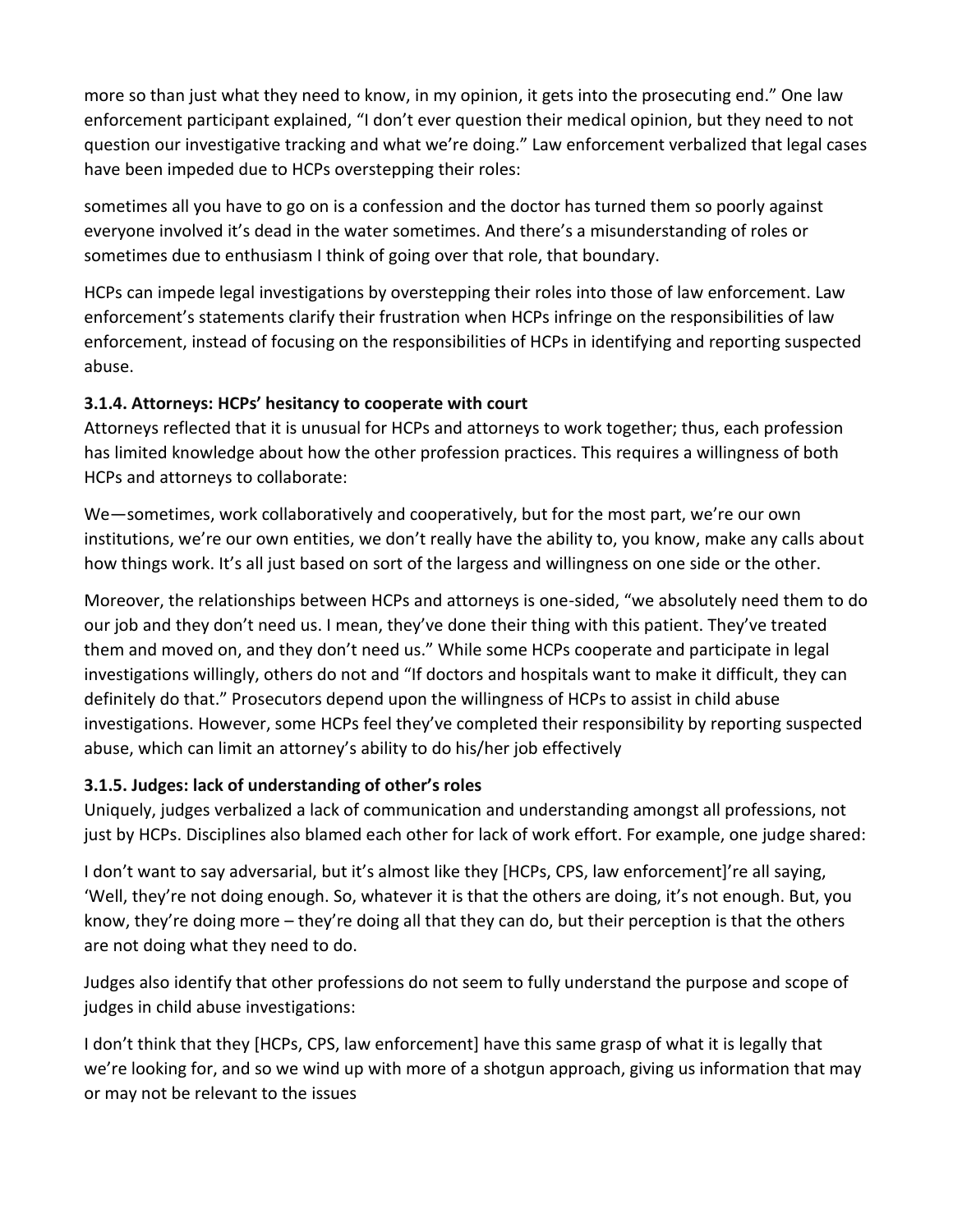Judges, at the end of the continuum of child abuse reporting and investigating, seemed to have a more global view of where communication and collaboration broke down, specifically with misunderstandings between disciplines regarding each other's' roles and needs.

# 3.2. Universal themes

While each profession voiced unique themes regarding how HCPs can provide high- quality medical information, universal themes were also present amongst the focus groups. Several themes transcended different disciplines, speaking to the larger scope of child abuse and neglect investigations.

# **3.2.1. Value of high-quality medical information**

Most universal themes identified barriers in providing and obtaining high-quality medical information. However, amongst these voiced barriers, the four groups of CPS, law enforcement, lawyers, and judges all spoke to immense value of high-quality medical information. CPS reported that medical information is valuable in substantiating cases, "I find it very helpful in neglect cases…how that could have been prevented medically…that helps me get to my substantiation criteria." Lawyers were able to prosecute more cases because of quality medical information, "It's the only way you are going to prove some of these cases and it's increased our ability to prosecute and prove cases that I don't know we were touching 10 years ago." Judges also identify that high-quality medical information directly affected legal outcomes:

I see written [medical] documents that are very comprehensive and come to certain conclusions and then support those conclusions, and most of those cases resolve because of that robust training that certain medical experts have. And then I've had other medical experts that it's so inconclusive that there's ultimately either a trial or they're not guilty or there's going to be a plea negotiation on something else.

High-quality medical information directly affects substantiating and prosecuting child abuse cases. However, as one law enforcement participant explained, the county's need access to this information.

A law enforcement participant from the state's largest urban county expressed the value of having ready access to child abuse resource, in contrast to most other counties:

I'm in X [county] and for once I get to say my system works. I have access to Children's Hospital and then we also have the CAC [Child Advocacy Center] and the Child Protection Center, so I have access to Dr. X one of the experts that we deal with on a consistent basis. And then we also have a sexual assault treatment center, so we have a, anytime we can have access to a SANE [Sexual Assault Nurse Examiner] nurse. So, we're not really having any delay issues or expertise issues.

High-quality medical information is critical, but not equally available for all Wisconsin counties.

#### **3.2.2. Burden of time and money**

Time involvement in suspected child abuse cases was discussed by all. HCPs shared their conflict about reporting to CPS: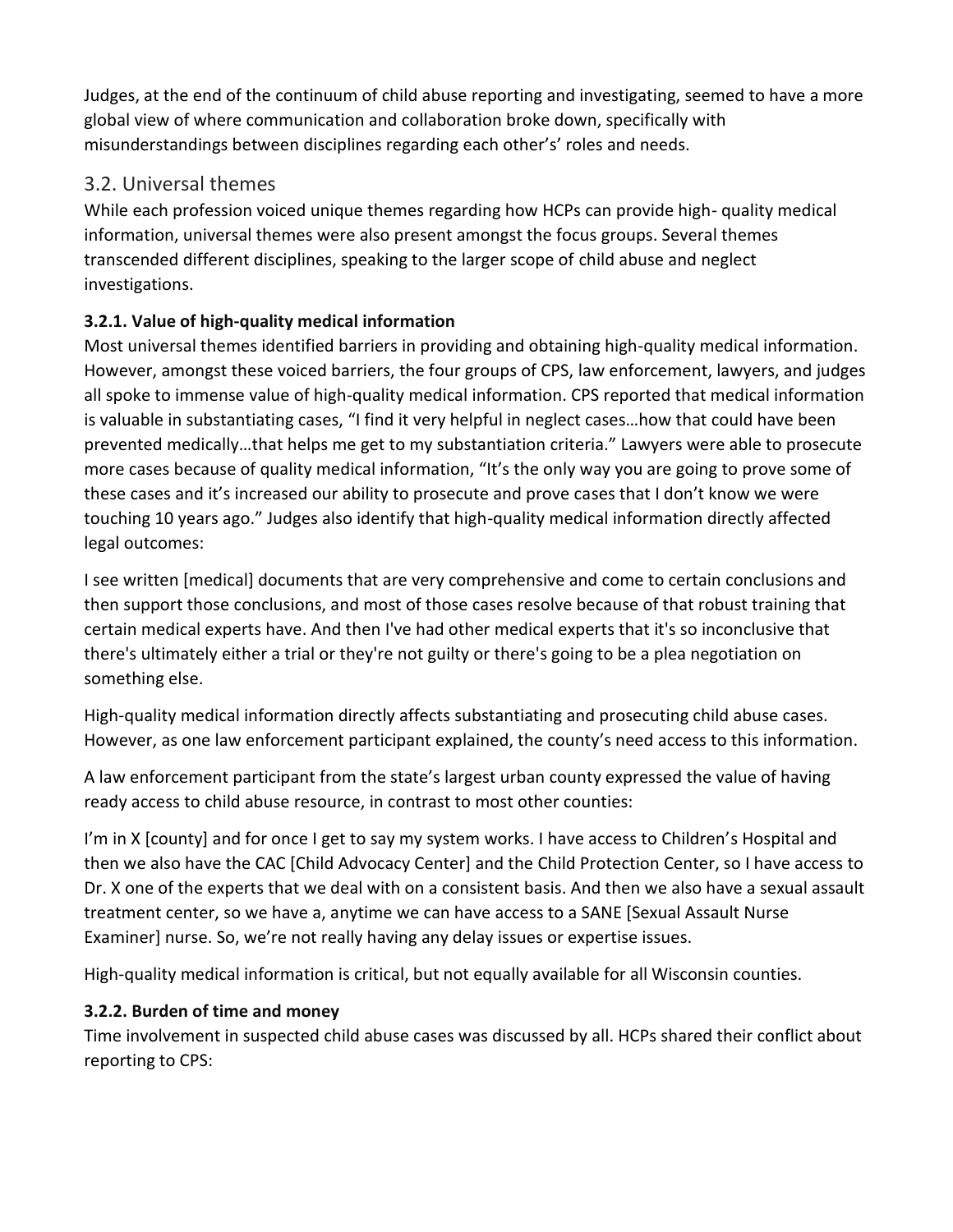You want to do what's best for the kid, but if nothing's gonna happen, and it takes twenty minutes to do it [report to CPS] in the middle of ten minute appointments all day long, it would be useful to know something is going to happen.

The disruption to an already busy day can be especially frustrating for HCPs as they don't know the outcome of their actions.

CPS remarked upon long waits to obtain medical evaluations both in Emergency Departments (EDs) and traveling to specialty Child Advocacy Centers, which may be a long distance away. Rural communities have limited resources and some HCPs refuse to engage:

None of our doctors want to deal with child welfare to begin with, it doesn't matter if it's sexual or physical or neglect, or unborn baby, it's all, I don't really want to deal with that, go somewhere else. I've been told I have to call and make an appointment for an emergency…Several times I've been turned away from the ER [emergency room], with child in hand 'we don't have the ability to deal with that, go somewhere else.'

CPS empathized with the child, "sitting around waiting forever, putting a child under that kind of stress when they are under stress already…" In addition to being time-intensive, obtaining a medical investigation can be stressful for the child at risk.

Lawyers discussed both the time and financial burden related to child abuse investigation. In rural counties, prosecutors must engage on-call ED (emergency department) physicians, who are often locum tenens (casually referred to as *rent-a-docs* by several participants):

that are there for the weekend shifts, they may examine or evaluate the child and that may need to be critical testimony that afterwards, not only is that doctor not at the hospital, or at the local hospital, he is out of state and maybe out of the region geographically.

Time is spent trying to find the physicians who reported the suspected abuse. Additionally, while HCPs in this study did not verbalize an unwillingness to testify in court, attorneys reported this occurrence, which can be both time intensive and expensive:

They [doctors] seem to think that sometimes they're above being bothered for live testimony. They'll be happy to do a deposition. They'll be willing to do telephonic testimony. But when you tell them in the criminal arena, it's very difficult to have anybody agree to anything other than live testimony or the live cross examination. They're like, 'Not going to happen.' And yet get in this battle at the legal counsel for the hospital and fighting subpoenas and it can get to be nasty and expensive.

The financial expense of obtaining medical expertise is burdensome. Medical experts can bill counties for their time during trial preparation and testimony. A prosecutor from a northern rural county explained:

they [doctors] were billing for travel expenses the same as testimony time, so I know the bill for that county is just outrageous and is now shot for the whole year just doing a couple of child sexual assault cases.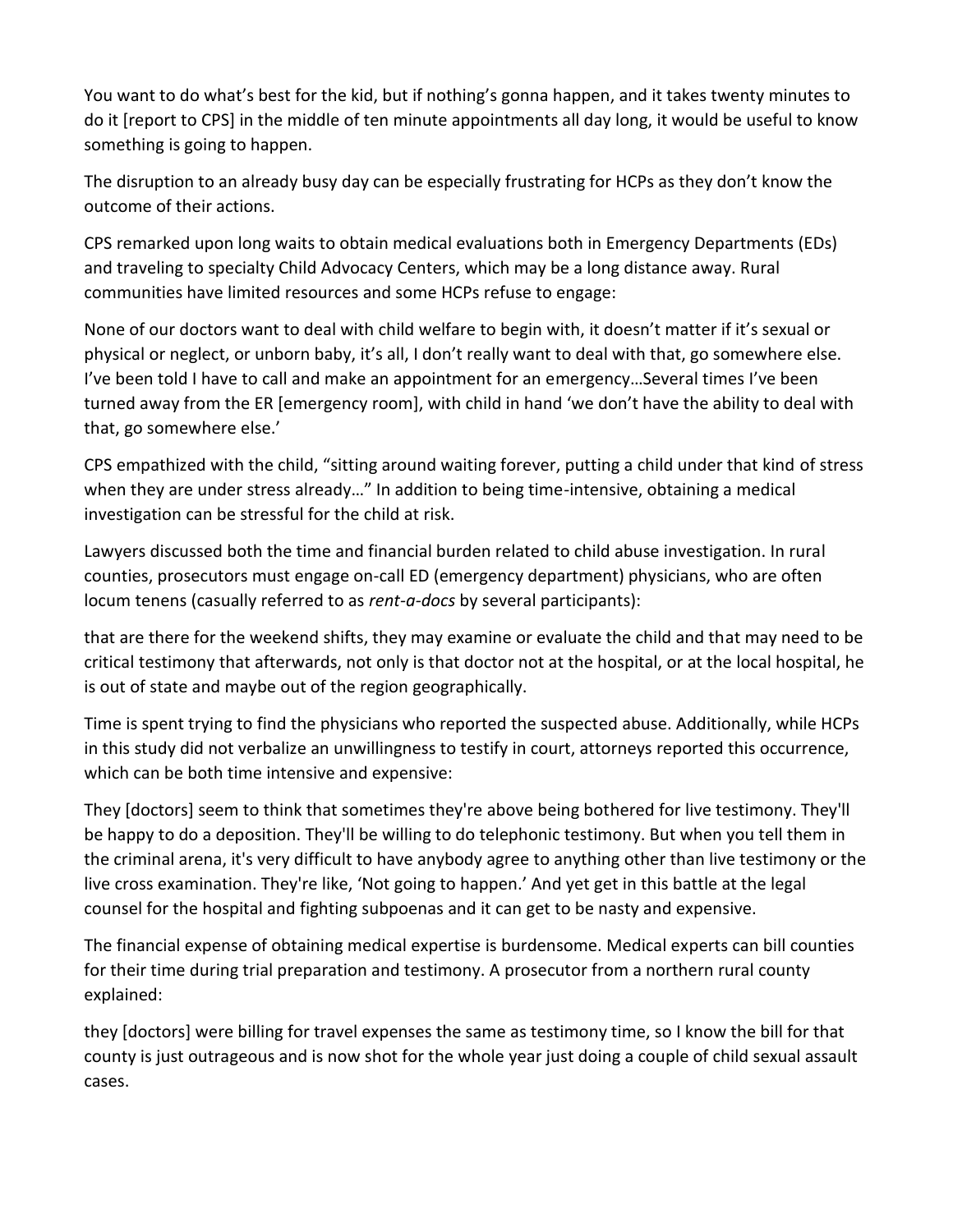Another lawyer agreed, "As an expert witness they are entitled to greater compensation, there is really no statewide mechanism for that, it's a county budget issue…so I think a lot of prosecutors are put in a corner…Cost is a reoccurring problem." Judges note similar concerns:

Probably for me the biggest issue is getting evaluations [medical] done, and so I am appointing—like in cases I may appoint an independent evaluator or an expert at the request of the parties, or because they're an expert of the court and further elaborate on any issue. Don't want to do that very often because it's expensive, and anything that I order my county has to pay for.

Lawyers and judges are mindful of balancing county budgets and the costs of obtaining the best medical information possible. This reality may put another child at risk if high-quality medical information cannot be obtained due to cost or due to HCPs not engaging in court cases.

#### **3.2.3. Unequal resources**

While disparities in resources were known to WI CAN members prior to the study, the ramifications of the unequal resources between urban and rural counties were identified by focus group participants. The ability to obtain medical evaluations in suspected abuse can be difficult in rural communities. Participants in rural counties discussed that some ED providers would refuse to evaluate a child brought in for suspected abuse, requiring the CPS worker and child to go to another ED. Additionally, those in rural counties often have to travel long distances as the Child Advocacy Centers (CAC) are primarily located in the urban counties. One CPS worker explained, "I come from a rural county, and there are not a lot of medical professionals at all in our community…So I tend to use [hospital X] which is about an hour and a half drive away." Another CPS worker explained the consequences of not having access to a CAC and qualified medical child abuse HCPs. In rural counties, with limited access to child abuse experts, one CPS provider explained that she guided HCPs on abuse evaluations:

The social worker typically directs the physicians in examinations, making suggestions….so it really depends, on the time of the day, day of the week, who is working an emergency room, who a family's primary physician is, so there is really not a consistent medical response.

With limited resources, some rural CPS providers support community HCPs in assisting in directing the evaluation. Otherwise, those in rural counties, both those caring for maltreated children, as well as the children themselves, must travel further for evaluations by child abuse experts. Additionally, the financial burden to rural counties can be immense, spending an annual budget for expert medical witnesses on just one child abuse case.

#### **3.2.4. Protocols needed**

HCPs, CPS, and law enforcement all discussed a desire for protocols to standardize reporting processes, particularly to make the process more efficient. One HCP explained:

It always seems like they [CPS] ask more questions than I thought they were gonna ask. It would be nice to have a list or a form at our end that we could have someone fill out so when you call it's all done instead of running in and asking more questions [from the child's family].Despite HCPs desire for protocols, one CPS worker anticipate..″I know that would probably be insulting to most physicians, but I think it's needed..″ However, these concerns were not substantiated by HCPs comments, who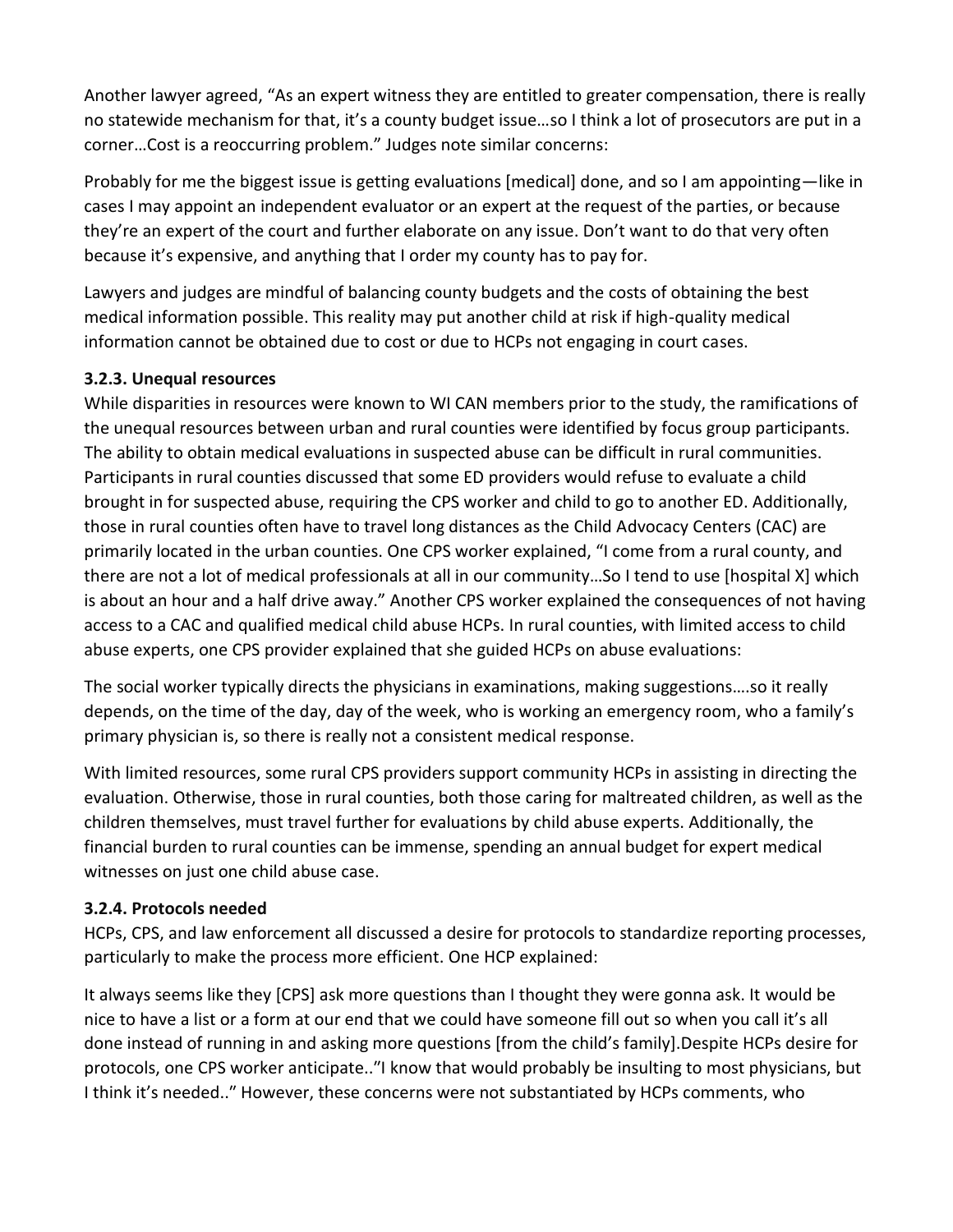specifically requested a protocol from CPS so that they could anticipate what information would be needed.

Law enforcement suggested that a communication protocol might streamline reporting for them as they communicate with CPS:

I should just be able to like make a phone call and get someone to help me because I think I know what I'm doing but we have to go through the intake and do the same thing as if I'm a teacher or something.

One judge discussed a need for protocols so that outcomes were not provider dependent:

everything was working really nice and smooth, and then that person moves to another area. Now I've got a new ADA [Assistant District Attorney]. There are no protocols in place; there's no—no institutionalization whatsoever, and now we're all back to square one because, you know there is there wasn't anything in place before that person left.

Protocols were universally recommended to streamline communication between disciplines, and consequently make reporting and investigating suspected abuse more efficient and less stressful for each provider.

#### **3.2.5. Collaboration**

The need for interprofessional education and communication for collaboration was voiced by several participants in different professions. HCPs voiced regarding CPS, "I don't feel like I'm on a team with them," while another HCP shared a desire to understand, "Who are your resources, what do all these different people do, what does CPS do…and maybe that would make people more apt to refer." HCPs suggested a venue:

Maybe at a conference like this [Wisconsin pediatric healthcare conference], where the first day seems to be concentrated on a certain topic, maybe talk a half day, and bring in law enforcement and social workers and CPS and have them all in the room and each give a talk so that we can say, you know, really hear from them what they can do.

Participants in the focus groups also noted that they need to better understand each other's roles. For example, one law enforcement officer shared a desire to train with HCPs, "so they understand what we can and cannot do and what is realistic and why we're asking the questions we're asking." CPS summarized, "I think it's very important that the three parties at the table, law enforcement, medical and … CPS, that we all have equal value and equal standing" One lawyer offered:

I think we have to understand what everybody's role is because if we didn't, we couldn't coherently present our case to a jury. So, you know, I think we generally understand other parties' roles. You know, it's getting them to understand our role and their part of the whole piece…

Judges discussed collaboration between counties and regions, not just between disciplines. A county with an effective collaborative practice process should share and model for other counties:

getting that information out to people who are—really believe this issue is of great import you know, would be happy to have conversations with people in other parts of the state who've tried this and have been successful.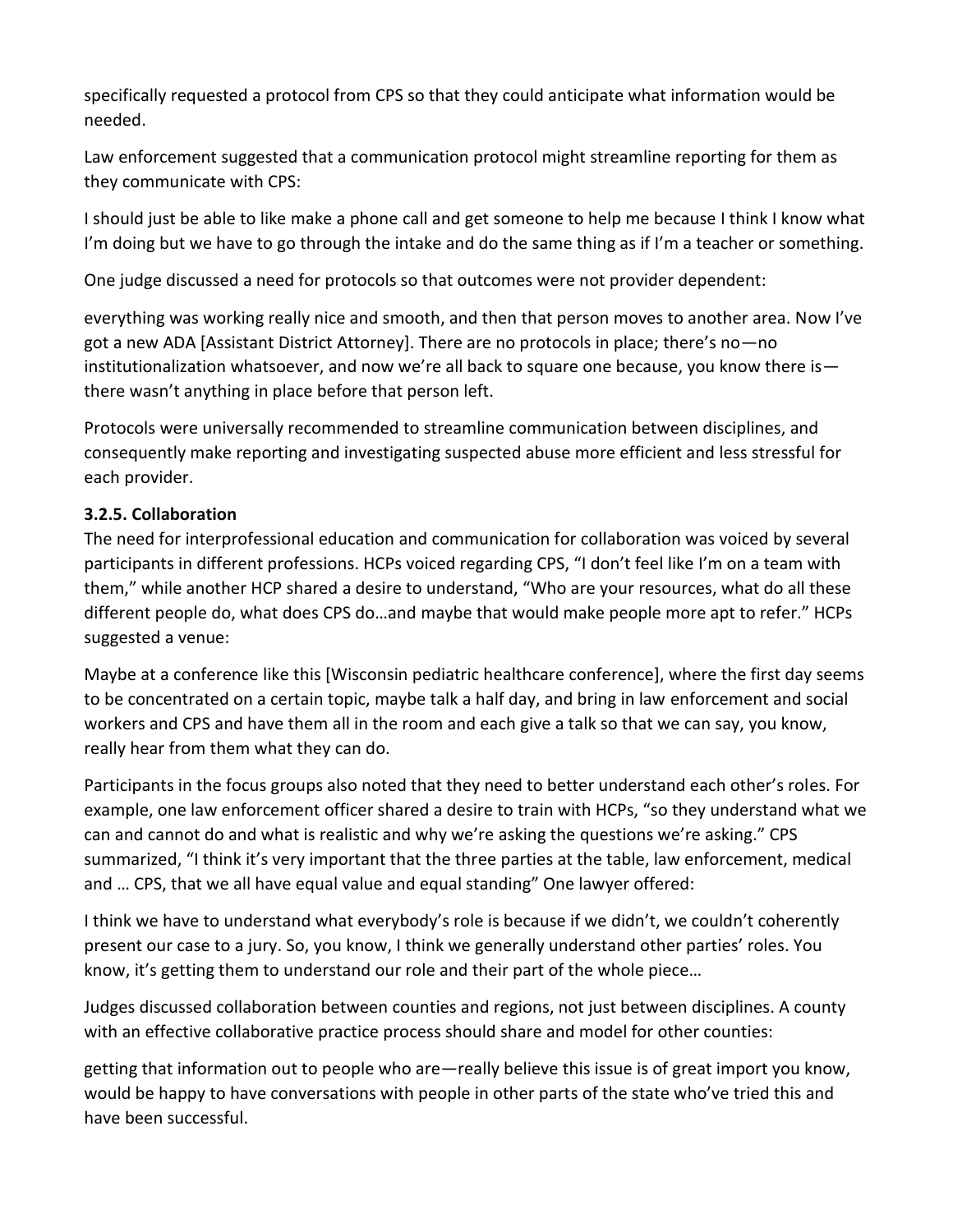Participants in each focus group discussed the need for disciplines to work collaboratively, which would begin with a better understanding of each other's roles and what each profession needs from the others. All recognized that professions cannot work as silos, especially considering that the safety and health of vulnerable children is at risk.

# 4. Discussion

The purpose of this study was to report findings from the WI CAN Project. The WI CAN Project sought to identify barriers and needs amongst Wisconsin providers in soliciting and obtaining high-quality medical information in child abuse investigations in Wisconsin. Identifying barriers and needs may help WI CAN develop interventions to remove or mitigate these barriers and obstacles.

# 4.1. Themes of WI CAN project

Ten themes were identified regarding the needs and barriers in obtaining high-quality medical information in child abuse investigations (Table 2). The WI CAN Project identified both five disciplinespecific and five universal themes. Discipline-specific themes were: (1) HCPs' uncertainty in identifying, reporting and outcomes of suspected child abuse, (2) CPS' lack of respect and trust from other professions, (3) law enforcement's concern with HCPs overstepping professional boundaries, (4) lawyers' concern with HCPs' lack of cooperation in court, and (5) judges' concern with lack of understanding between all professions. Universal themes among the focus groups included: (1) value of high-quality medical information in investigations; (2) burden of time and money in child abuse investigations; (3) unequal resources between urban and rural counties; (4) need for protocols, and (5) need for interprofessional collaboration. Nine of the ten themes offer opportunities for improvement, while the universal theme of "value of high-quality medical information in investigations" explains why the remaining nine themes need to be addressed.

| <b>Discipline Specific Themes</b>         |                                                                    |
|-------------------------------------------|--------------------------------------------------------------------|
| <b>Discipline</b>                         | <b>Supporting Participant Quotes</b>                               |
| <b>Healthcare providers:</b>              | "we don't know the criteria, so it does get hard if it's this then |
| Uncertainty about child abuse (1)         | maybe this you should be doing but there is no flow sheet or       |
| identification, (2) reporting, and        | criteria."                                                         |
| (3) outcomes for the child                |                                                                    |
| <b>Child Protective Services: Lack of</b> | "There's not much lower than social services in the medical        |
| respect and trust from other              | field."                                                            |
| professions                               |                                                                    |
| Law Enforcement: HCPs                     | "I don't ever question their medical opinion, but they need to not |
| overstepping boundaries                   | question our investigative tracking and what we're doing."         |
| <b>Prosecuting Attorneys: HCPs'</b>       | "We absolutely need them to do our job and they don't need us.     |
| hesitancy to cooperate with               | I mean, they've done their thing with this patient. They've        |
| court                                     | treated them and moved on"                                         |
| Judges: lack of understanding of          | "it's almost like they [HCPs, CPS, law enforcement]'re all         |
| other's roles                             | saying, 'Well, they're not doing enough. So, whatever it is that   |
|                                           | the others are doing, it's not enough. But, you know, they're      |

Table 2. Table of identified themes in WI CAN Project regarding obtaining high-quality medical information in child abuse investigations.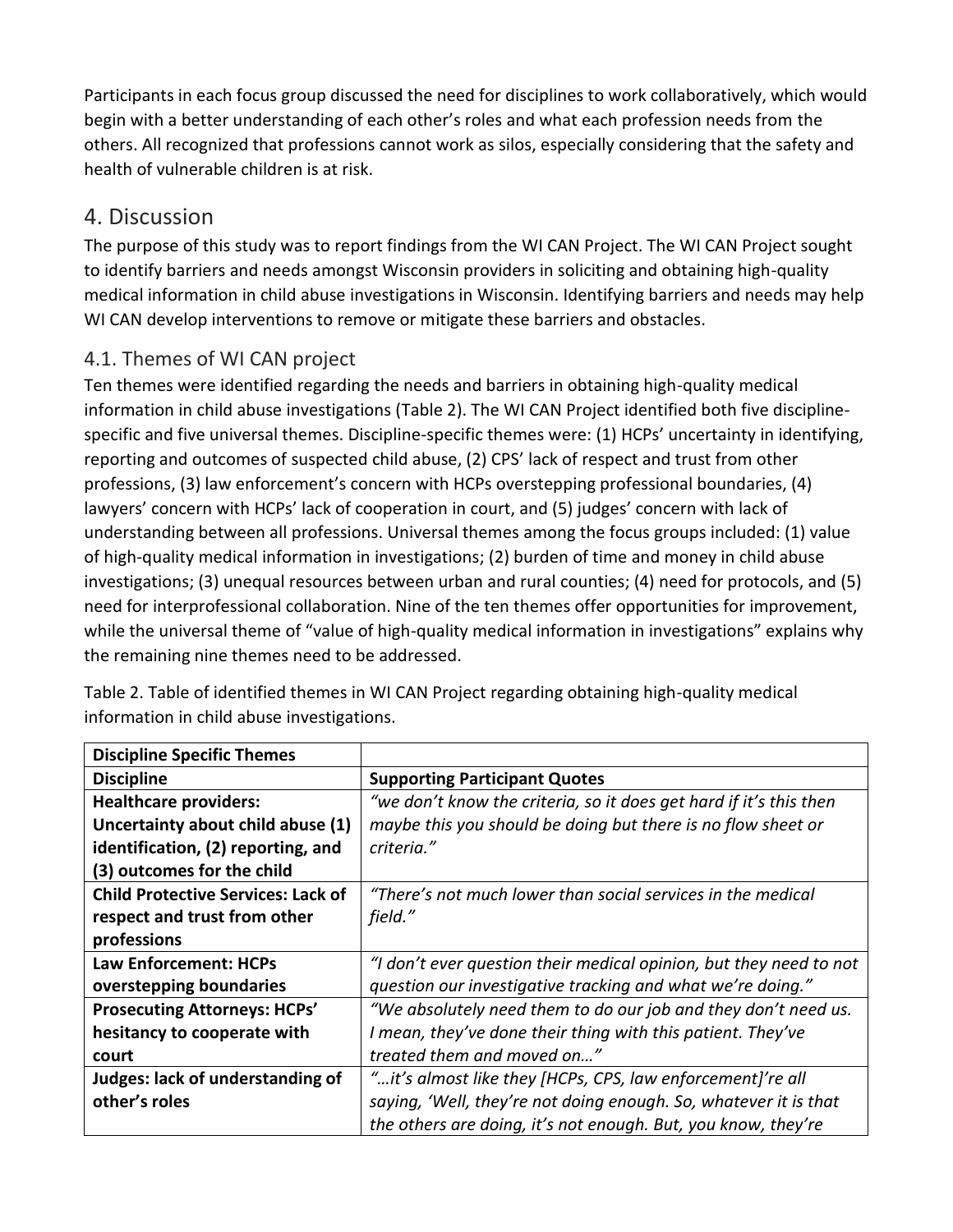|                                   | doing more $-$ they're doing all that they can do, but their<br>perception is that the others are not doing what they need to |
|-----------------------------------|-------------------------------------------------------------------------------------------------------------------------------|
|                                   | $do.$ "                                                                                                                       |
| <b>Universal Themes</b>           |                                                                                                                               |
| Value of high-quality medical     | "It's the only way you are going to prove some of these cases                                                                 |
| information                       | and it's increased our ability to prosecute and prove cases that I                                                            |
|                                   | don't know we were touching 10 years ago."                                                                                    |
| <b>Burden of time and money</b>   | "You want to do what's best for the kid, but if nothing's gonna                                                               |
|                                   | happen, and it takes twenty minutes to do it [report to CPS] in                                                               |
|                                   | the middle of ten minute appointments all day long, it would be                                                               |
|                                   | useful to know something is going to happen. "                                                                                |
| <b>Unequal resources</b>          | "I come from a rural county, and there are not a lot of medical                                                               |
|                                   | professionals at all in our communitySo I tend to use [hospital                                                               |
|                                   | X] which is about an hour and a half drive away."                                                                             |
| <b>Protocols needed</b>           | "It always seems like they [CPS] ask more questions than I                                                                    |
|                                   | thought they were gonna ask. It would be nice to have a list or a                                                             |
|                                   | form at our end that we could have someone fill out so when                                                                   |
|                                   | you call it's all done instead of running in and asking more                                                                  |
|                                   | questions [from the child's family]."                                                                                         |
| <b>Need for interprofessional</b> | "so they understand what we [CPS] can and cannot do and what                                                                  |
| collaboration                     | is realistic and why we're asking the questions we're asking."                                                                |

# 4.2. HCPs' discomfort with uncertainty

The diagnosis of child abuse is different than most other medical diagnoses. Reporting suspected abuse requires that HCPs act upon a *reasonable suspicion* of abuse (Wisconsin State Legislature (2018) 48.981(2)), a diagnosis is not required or even expected. The legal determination of abuse occurs through external investigations and court proceedings, not by HCPs. Even so, HCPs sometimes are uncomfortable referring externally when their medical judgment lacks certainty. Additionally, this external referral may mean that HCPs will never know the outcome of the suspected diagnosis and referral. HCPs' discomfort with uncertainty is understandable and is not unique to Wisconsin (Gunn, Hickson, & Cooper, 2005; Herendeen, Blevin, Anson, & Smith, 2014; Jones et al., 2008; Tiyyagura, Gawal, Koziel, Asnes, & Bechtel, 2015). While uncertainty is expected and acceptable, these concerns may be mitigated through further education. Recognizing that other professionals do not expect a definitive diagnosis when reporting may alleviate some of HCPs' discomfort with uncertainty.

# 4.3. Need for equal resources between urban and rural counties

The two themes of burden of time and money and unequal resources between urban and rural counties may demonstrate disparate resources within the state. The requirement of time and financial resources required in child abuse investigations was pervasive between the focus groups. However, these burdens may be more pronounced within rural counties. In Wisconsin, those in rural counties have fewer specialized resources, requiring traveling further to the Child Advocacy Centers and to child abuse pediatricians. Lawyers and judges reported that a single child abuse investigation might exhaust the county's annual budget for investigations. Thus, they were judicious in choosing when to request additional experts. Further, the locum tenens providers were primarily used in rural counties, adding to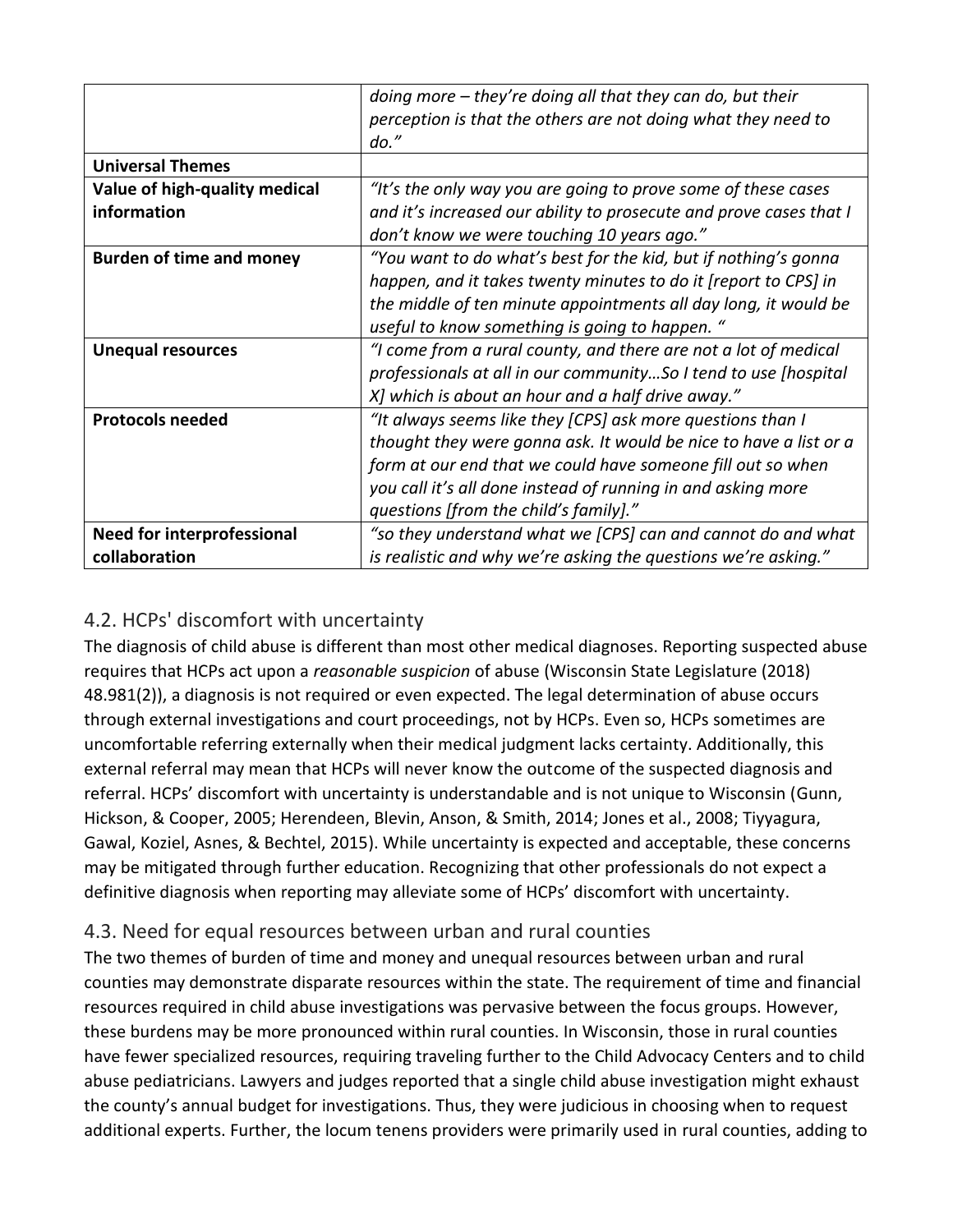the time and financial burden of completing legal actions. While a lack of collaboration was identified as a statewide issue, those in rural counties had fewer opportunities to attempt collaboration, given their limited resources. The state of Wisconsin might explore strategies to equalize counties' access to child abuse medical expertise. One possible solution may involve re-allocating funding to rural counties, easing the financial burden and increasing the safety of all at-risk children in Wisconsin.

## 4.4. Interprofessional education

The remaining six themes speak to the need for interprofessional education (IPE). The World Health Organization (2010) explains that IPE occurs when two or more professions learn about, from, and with each other. IPE is taught through its four core competencies: (1) values/ethics, (2) roles/responsibilities, (3) interprofessional communication, and (4) teams and teamwork (Interprofessional Education Collaborative, 2016). IPE proposes to increase interprofessional collaboration (IPC), which may improve patient outcomes, in this case to improve outcomes for abused children.

While not explicitly stated, each discipline spoke to the need for IPE. CPS' theme of lack of respect and trust might be addressed through the IPE core competency of teams and teamwork Law enforcement's concerns of professional boundaries are related to the core competency of roles/responsibilities. Lawyers' theme of HCPs discomfort in court speaks to the core competency of interprofessional communication. Additionally, judges' findings related to lack of understanding may address the final competency of values/ethics. Finally, the universal themes of the need for protocols and collaboration both identify three of the four core competencies of IPE: roles/responsibilities, interprofessional communication, and teams and teamwork.

In the United States, a few IPE programs in child abuse are directed at university students, such as the Gundersen's National Child Protection Training Center's Child Advocacy Studies (CAST) certificate program (http://www.gundersenhealth.org/ncptc/cast/). However, a gap remains in IPE for practicing professionals, both in Wisconsin and nationally.

WI CAN has implemented two initial venues to begin to address IPE needs through education and protocols. First, WI CAN offers monthly educational webinars, open to all disciplines, who can interact via a one-hour online platform (accessible at http://wichildabusenetwork.org/webinars). The electronic format has proven valuable in teaching professionals across the state. While this is a valuable start, the education remains voluntary and may not capture HCPs and other professionals who do not actively seek education on child abuse. Thus, the HCPs who are already hesitant in identifying and reporting child abuse, might not be involved in these education resources.

Additionally, WI CAN has taken an initial step to protocolize the process between HCPs and CPS. For example, child abuse experts at CHW have created a one-page sheet on child abuse significance and evaluation guideline specific to bruising in children under two years (Image 1). As needed, Wisconsin CPS personnel have provided these guidelines to HCPs and investigators to improve the quality and consistency of child abuse medical evaluations. While preliminary, this *just-in-time* guideline has been used successfully to initiate medical evaluations of child abuse, which have led to improved detection of potentially life-threatening child physical abuse (LK Sheets, personal communication, May 29, 2018). This is a productive first step in creating a protocol for evaluating physical abuse. However,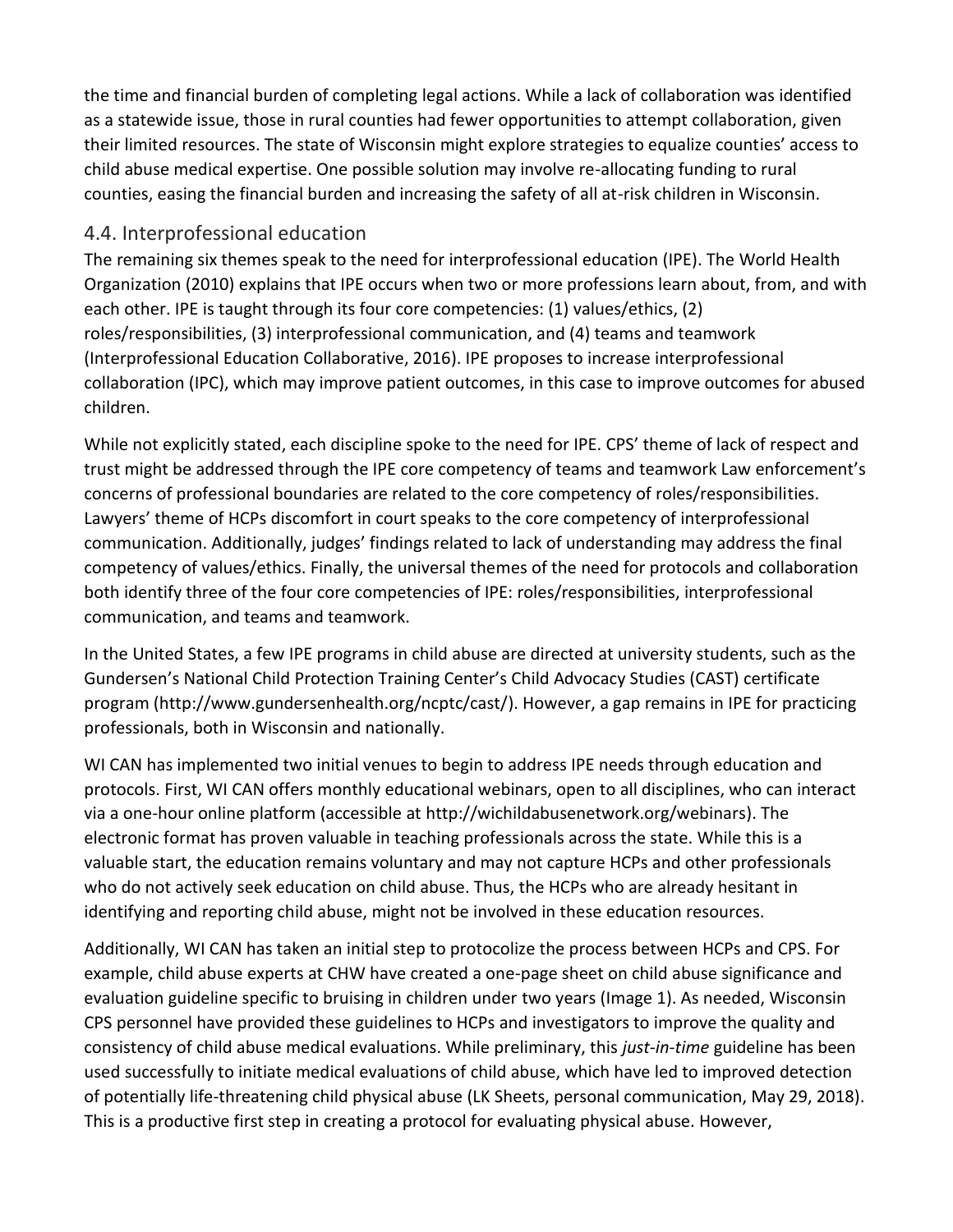implementation relies upon individual providers to seek and follow the guidelines. Further work needs to be done to standardize this process in Wisconsin.

#### Image 1

#### **Physical Abuse Concerns in Infants Birth to 2 years of Age: Taking a Closer Look**

#### **Sentinel Injuries:**

- What are they? Visible, poorly explained small injuries such as a bruise or mouth injury in pre-cruising infants are often from abuse and can precede more serious abuse. Cruising means the baby is able to pull to a stand and take a few steps holding onto something which babies learn to do between 7 and 12 months of age.
- What do they mean? Babies who are not yet cruising should not be bruising! Any bruise or mouth injury in a pre-cruising infant should raise concerns for abuse or a bleeding disorder (Sugar, Net al., Arch Pediatr Adolesc Med. 1999;153:399-403 and Sheets, LK et al., *Pediatrics.* 2013; 131:701-707).
- A baby with a small bruise from abuse may have severe internal injuries, so additional medical screening is necessary. Medical screening is performed to detect additional injuries and to rule out conditions that can cause easy bruising such as a bleeding disorder. In a recent study, 50% of babies with just a bruise who were evaluated for abuse had other serious injuries (Harper NS et al. *J Pediatr* 2014;165(2):383- 388)
- Who should evaluate an infant with a sentinel injury? Ideally the infant should be evaluated by the most experienced medical provider available. If unsure about where to seek care or another opinion, consult with your Child Advocacy Center for further guidance.
- What if the further injury surveillance (see Medical Evaluation below) is negative? Even if no other injuries are present, the sentinel injury should be carefully considered as suspicious for abuse. Remember that a bruise or mouth injury may be the first injury from abuse! Injury surveillance is not complete until both parts of the skeletal survey are performed (initial and repeat in 3 weeks).

#### **Other considerations:**

- Fractures can be the first sign of physical abuse and 55% to 70% of abusive fractures occur in children under 1 year of age. Consider child physical abuse in any child with a fracture that is unexplained, poorly explained or in an infant< 12 months old.
- Sibling or household contacts of abused children should be evaluated for abuse. Researchers found that siblings or household contacts under 2 years of age had abusive fractures in almost 12% of cases! (Lindberg, DM et al., *Pediatrics.* 2012;130:1-9)

#### **Guidelines (depends upon clinical judgment) when physical abuse is suspected in a child** < **2 years of age:**

- Obtain Photographs. Photos, while important, often cannot replace evaluation by a medical provider. Include photos of the face, knees and shins in every suspected case.
- Medical evaluation:
	- $\triangleright$  Dilated ophthalmology exam if there is a high suspicion for abusive head trauma (AHT) Head CT routinely< 6 months and if AHT is suspected in a child > 6 months.
	- $\triangleright$  MRI of head and neck if there is a high suspicion for AHT
	- $\triangleright$  Full skeletal survey including oblique ribs and a repeat skeletal survey in 3 weeks. So-called "baby" grams" are inadequate.
	- $\triangleright$  Blood and Urine Laboratory testing
		- $\checkmark$  Abdominal labs to screen for abdominal trauma Urinalysis and blood for AST, ALT, Lipase and Amylase. Obtain an abdominal CT for abused children with GCS less than 10 and/or abnormal abdominal laboratory screen (AST or ALT greater than 80)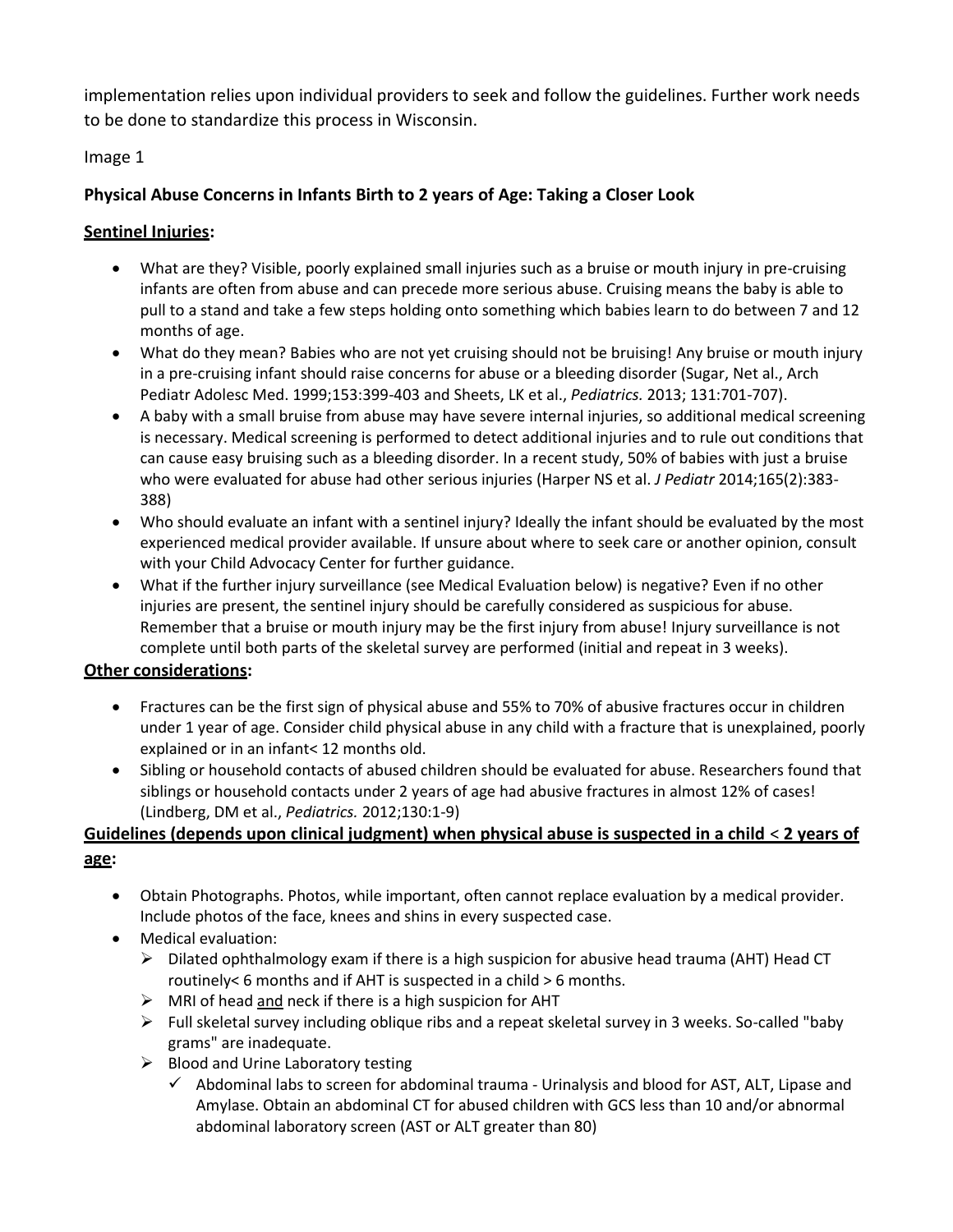- ✓ Coagulation screen *ONLY if* there is concerning bruising or bleeding- CBC with differential and platelets, PT, PTT, Platelet function assay, von Willebrand activity and antigen. Strongly consider adding fibrinogen, d-dimer, Factor VIII, Factor IX, and Factor XIII if severe bruising or extensive bruising.
- ✓ Bone labs *ONLY* if there are fractures concerning for abuse calcium, magnesium, phosphate, alkaline phosphatase, intact parathyroid hormone, and 25-OH-Vitamin D.
- $\checkmark$  Consider comprehensive urine drug investigation testing with lab confirmation of any positive results
- Consider referring the child to the nearest Child Advocacy Center for follow-up
- 1.12.17 LK Sheets, HW Petska & J Yates 414-266-2090 lsheets@chw.org

# 4.5. Next steps

Telemedicine might be needed to address several issues raised by this study: HCPs uncertainty in diagnosing suspected abuse, disparities in resources between rural and urban counties, specifically access to medical expertise in child abuse, and IPE. Telemedicine has been used effectively in sexual abuse investigations (Miyamoto et al., 2014) and might be used effectively to facilitate high-quality medical information in child abuse investigations in Wisconsin, particularly if used as an interprofessional format. Telemedicine might alleviate some uncertainty of HCPs by offering increased access to child abuse experts. This might be particularly efficient and cost-effective for rural counties with limited access to Child Advocacy Centers and to child abuse experts. Additionally, if the program were state funded, telemedicine would increase resources in counties with smaller budgets for child abuse investigations. Finally, telemedicine might be used as an interprofessional format, thus offering IPE and increasing collaboration. If given a multi-disciplinary platform, telemedicine may offer an innovative format to address identified barriers and increase the quality of medical information in child abuse investigations in Wisconsin.

The proposed actions are only a few of several potential means to address the findings from the WI CAN Project. Any solution will require increased resources. Wisconsin legislators must engage with professionals involved in the identification, investigation, and prosecuting of suspected child abuse. This collaboration will provide the greatest results in protecting children in Wisconsin. These priorities are critical as the safety of children and accuracy of diagnosis depend on addressing these challenges.

# 4.6. Limitations

This qualitative study was comprised of five focus groups, each representing a convenience sample. As convenience samples, these groups may not be representative of each discipline throughout the state of Wisconsin. Additionally, little demographic information was obtained about the focus group participants. While this was intentional, to protect anonymity, this also limits the researchers' ability to speak to the diversity or representativeness of study participants within each profession. Finally, all researchers participating in the data analysis are HCPs. As noted in the qualitative methodology of narrative inquiry, the researchers' experiences and narratives related to child abuse cases may be different than those of the other four professions in this study.

# 5. Conclusion

Despite differenced voices in these focus groups, it was evident that all disciplines demonstrated a passion and sense of urgency about keeping children safe. The stakes are high, and all disciplines desire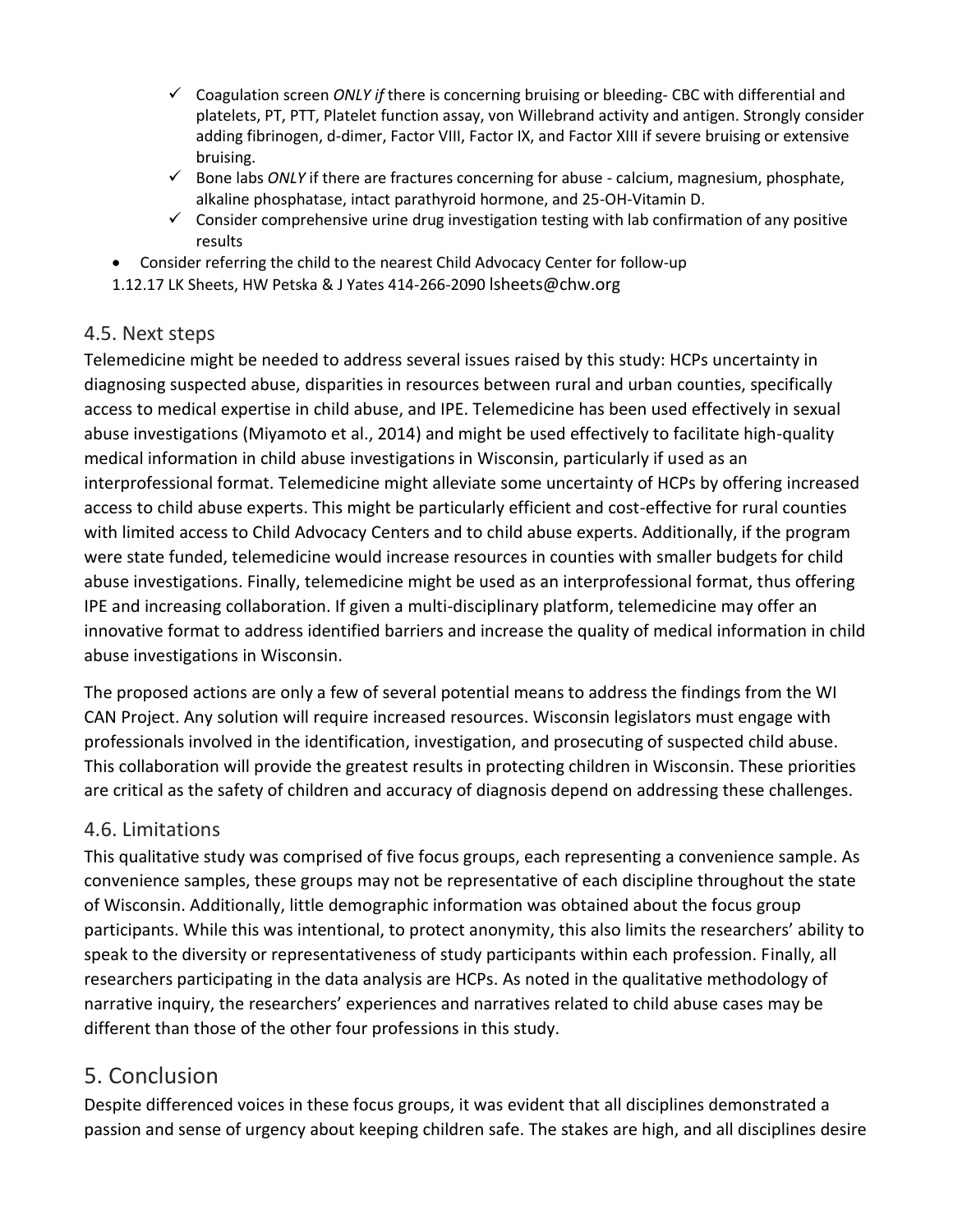to improve the process and collaborate to keep children safe. This shared goal will likely be a strength for WI CAN as they seek to change and improve practice in Wisconsin.

# Funding

This work was supported by Children's Hospital of Wisconsin, American Family Children's Hospital, and the Wisconsin Department of Justice. The work of the first author was supported by the National Center for Advancing Translational Sciences, National Institutes of Health, through Grant Numbers [UL1TR001436](https://www.sciencedirect.com/science/article/pii/S014521341930078X?via%3Dihub#gs0020) and [TL1TR001437.](https://www.sciencedirect.com/science/article/pii/S014521341930078X?via%3Dihub#gs0020) Its contents are solely the responsibility of the authors and do not necessarily represent the official views of the NIH.

# References

- Caine et al., 2013. V. Caine, A. Estefan, D.J. Clandinin. **A return to methodological commitment: Reflections on narrative inquiry.** Scandinavian Journal of Educational Research, 57 (6) (2013), pp. 574-586, 10.1080/00313831.2013.798833
- Child Abuse Prevention and Treatment Act of 2010, 2010. Child Abuse Prevention and Treatment Act of 2010. **Child abuse prevention and treatment act of 2010.** P.L. 111-320, (2010)
- Clandinin et al., 2017. D.J. Clandinin, M.T. Cave, C. Berendonk. **Narrative inquiry: A relational research methodology for medical education.** Medical Education, 51 (1) (2017), pp. 89-96
- Gunn et al., 2005. V.L. Gunn, G.B. Hickson, W.O. Cooper. **Factors affecting pediatricians' reporting of suspected child maltreatment.** Ambulatory Pediatrics, 5 (2) (2005), pp. 96-101
- Herendeen et al., 2014. P.A. Herendeen, R. Blevin, E. Anson, J. Smith. **Barriers to and consequences of mandated reporting of child abuse by nurse practitioners.** Journal of Pediatric Health Care, 28 (1) (2014), pp. e1-e6
- Interprofessional Education Collaborative, 2016. Interprofessional Education Collaborative. **Core competencies for interprofessional collaborative practice: 2016 update.** Interprofessional Education Collaborative, Washington, DC (2016)
- Jones et al., 2008. R. Jones, E.G. Flaherty, H.J. Binns, L.L. Price, E. Slora, D. Abney, D.L. Harris, K.K. Christoffel, R.D. Sege. **Clinicians' description of factors influencing their reporting of suspected child abuse: Report of the child abuse reporting experience study research group.** Pediatrics, 122 (2008), pp. 259-266
- Miyamoto et al., 2014. S. Miyamoto, M. Dharmar, C. Boyle, N.H. Yang, K. MacLeod, K. Rogers, ..., J.P. Marcin. **Impact of telemedicine on the quality of forensic sexual abuse examinations in rural communities.** Child Abuse & Neglect, 38 (9) (2014), pp. 1533-1539, 10.1016/j.chiabu.2014.04.015
- NVivo qualitative data analysis Software, 2012. NVivo qualitative data analysis Software. **QSR international pty Ltd. Version 10.** (2012)
- Tiyyagura et al., 2015. G. Tiyyagura, M. Gawal, J.R. Koziel, A. Asnes, K. Bechtel. **Barriers and facilitators to detecting child abuse and neglect in general emergency departments.** Annals of Emergency Medicine, 66 (5) (2015), pp. 447-454
- Tong et al., 2007. A. Tong, P. Sainsbury, J. Craig. **Consolidated criteria for reporting qualitative research (COREQ); A 32-item checklist for interviews and focus groups.** International Journal for Quality in Health Care, 19 (6) (2007), pp. 349-357